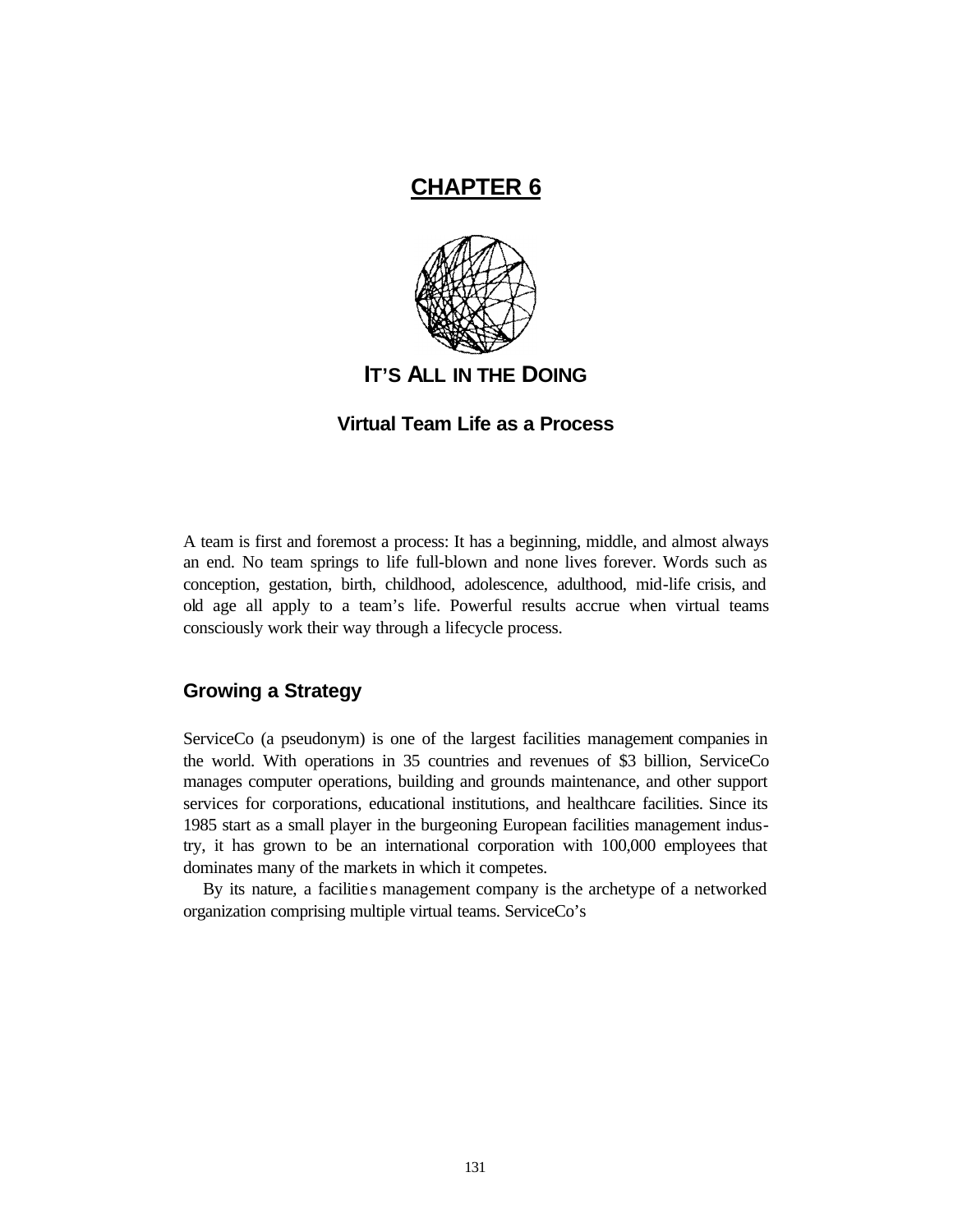teams operate inside its clients' organizations. They perform tasks for which the client has no special competency: Sydney's Rocks Bank's expertise is in banking, Massachusetts' Art Academy's strength is education, and New Jersey's Eldercare Medical Center's specialty is healthcare. Thus all of these institutions outsource the operation of their facilities management to ServiceCo.

What ServiceCo offers is functional expertise. It employs a network of experts who are available to provide technical support to accounts as needed in software development, purchasing, landscaping, and security, to name a few. District managers who know the facilities management business oversee and mentor account managers working directly with clients. In addition, the company packages its expertise as standards, procedures, and computer systems that tie together their farflung operations.

Most ServiceCo employees work at the clients' sites and have far more contact with client personnel than they do with the ServiceCo organization. Account managers spend most of their time managing client relationships and the local labor force. Most district managers and even regional vice presidents spend almost all of their time on specific account-related matters. As a result, most ServiceCo personnel feel as much a part of their clients' organizations as they do ServiceCo's.

To maintain connections among their decentralized personnel, ServiceCo builds communication and shared purpose through what it calls its "Strategic Process." ServiceCo Group, the parent organization, follows a tradition of holding annual structured planning efforts that look out over the next three years. Such strategic planning helps the subsidiaries keep their action plans aligned with their individual long-term strategies. In addition about once every five years, each subsidiary goes through its own major Strategic Process, during which it rebuilds its strategy from the bottom up through virtual teams. By involving people at all levels of the organization, the company gains widespread support and commitment that make for effective and energetic implementation.

#### *Rethinking* **Health**

In 1990, ServiceCo Group expanded its U.S. market with a series of acquisitions. They included a Texas company with clients in business,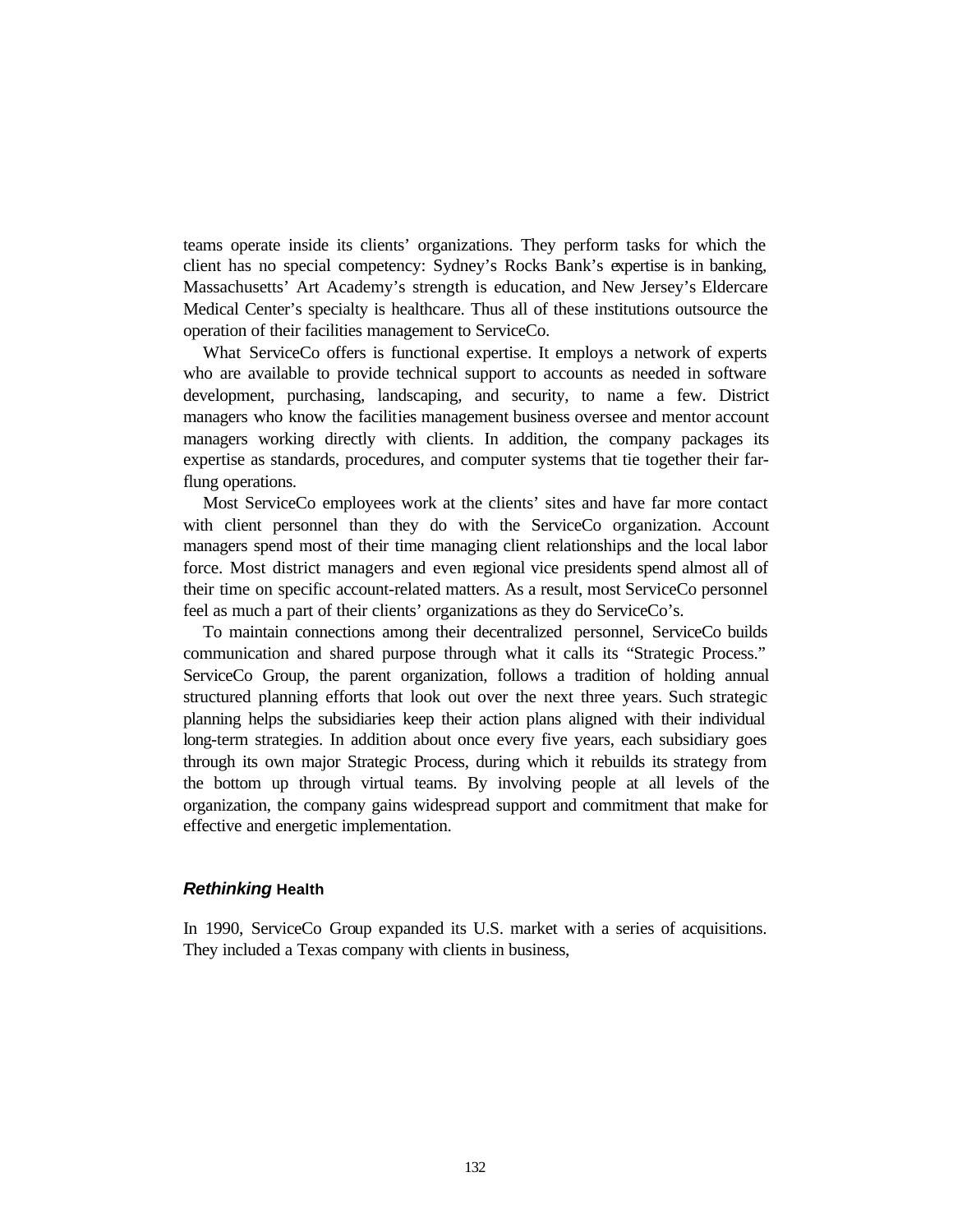education, and healthcare (primarily large hospitals) and a Florida-based company whose business came largely from nursing and retirement homes. (In 1993, the two companies were merged and renamed ServiceCo U.S.A.) The extremely complex and dynamic U.S. healthcare market caused the international firm to re-examine its basic assumptions. Among the issues it had to consider were shrinking use of hospital facilities, intense cost pressures, and rapid realignment and consolidation in the industry. In particular, it needed to rethink how it provided service to acute care hospitals and long-term care institutions.

Sophisticated hospital and nursing home systems were demanding their facilities management providers take more of a virtual team approach. They wanted to coordinate services among widely dispersed facilities and integrate across service functions. To sharpen its approach, ServiceCo U.S.A. embarked on its first strategic process in the health-care divisions. ServiceCo U.S.A's CEO Sol Kramer recruited White-wood Management Consultancy, an English firm with U.S. operations that had worked with the parent group in Europe. On this proje ct, the consultants acted as process, methodology, and quality leaders, filling in where analytic skills were weak.

ServiceCo U.S.A.'s New Market Strategy Group (NMSG), comprising its healthcare division presidents and the senior corporate staff, became the official body for the Strategic Process. They set three overall goals:

- 1**.** To develop a breakthrough "ambition" and strategy for the healthcare sector that would be broadly shared and supported throughout the company;
- 2. To develop planning and analytical skills among people in the healthcare division; and
- 3. To create relationships across the geographic and functional divisions that would facilitate the greater integration clients were demanding.

Initially, the NMSC chartered eight virtual teams. Three were to look at the needs and buying practices of different client segments. Three were to consider the clients' customers, that is, patients. Another was to examine healthcare "payers" (health maintenance organizations,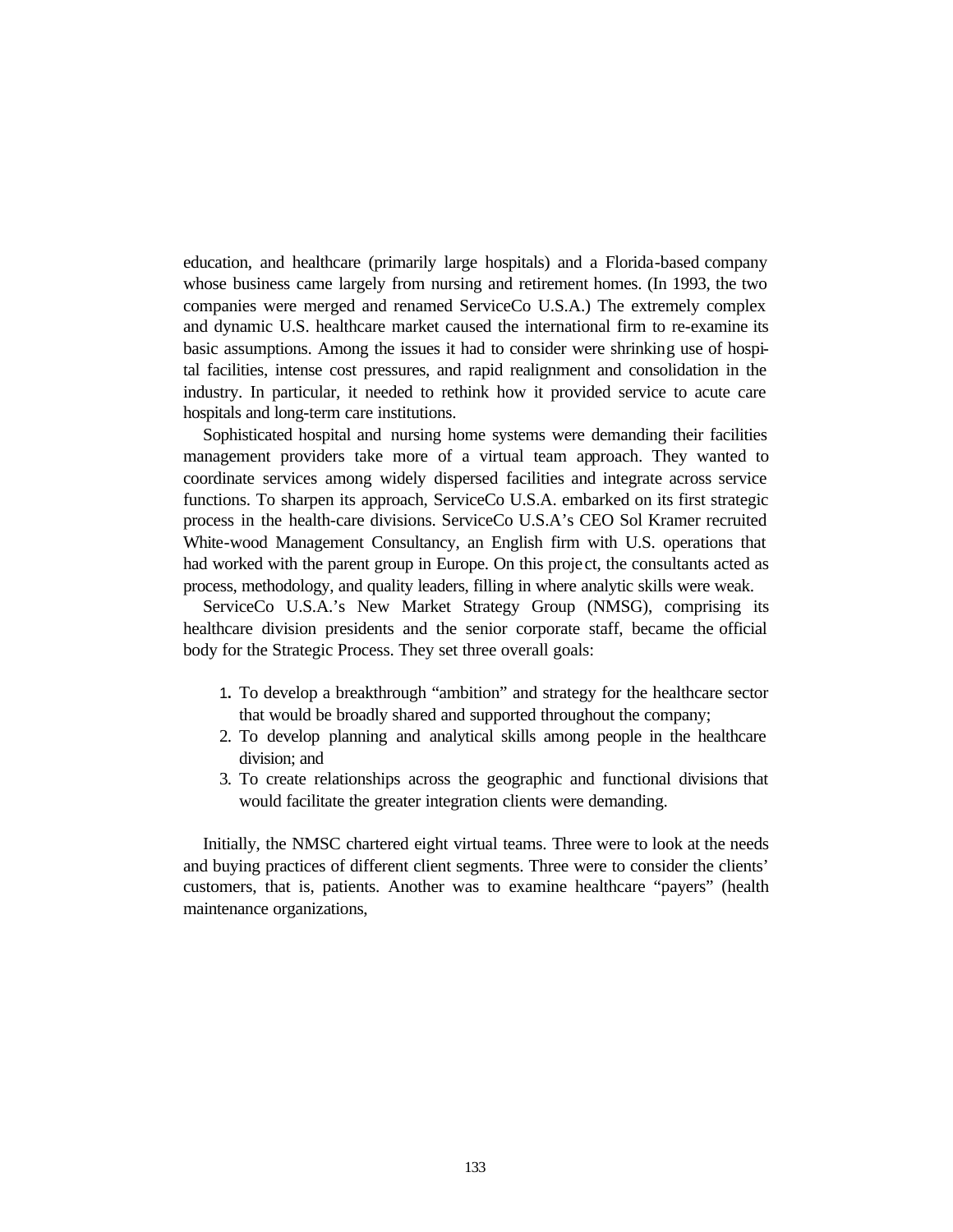insurance companies, and the like). The final team was to develop market statistics for the other teams. Each team drew members from across geographic and functional divisions of the company.

#### **Getting Started**

To facilitate a quick start, the teams received considerable structure along with their charters. Members were designated either as "core" (expected to devote 20 percent of their time to the team) or "backup" (expected to spend 5 to 10 percent of their time on the team). Each team had shared leadership. A designated leader was responsible for managing the overall plan and timely delivery of products; an "issues leader" was responsible for the quality of the informational products that were their parts of the strategic plan (for example, reports, data, analyses, decisions). To supplement its charter, each team received detailed "issue analyses." These analyses provided clear categories for a preliminary work breakdown of their problem areas. The teams were expected to meet face-to-face at least once to develop a preliminary work plan that they would present at the kick-off meeting one month later.

For some teams, the first meeting produced the required plans. Others took longer, struggling to understand their charters and formulate an approach to their work. Whether fast or slow in creating their first draft plans, all were ready for the kickoff at The Art Academy. a ServiceCo client located in a Boston suburb. The decision to hold the kickoff at a client site was deliberate: It symbolized the importance of client focus in developing strategy.

The goal of the all-day meeting, according to Eric Rogers of White-wood, was "to clarify the purpose of the overall project and to enable the teams to see how their individual charters and plans contributed to it." The session mixed presentations by senior management and the consultants with workshops where the various teams presented their plans and got feedback.

That evening, the group moved from the school's newly constructed theater (that provided numerous break-out rooms for the day's workshops) to the oldest building on campus: the school's president's house. With its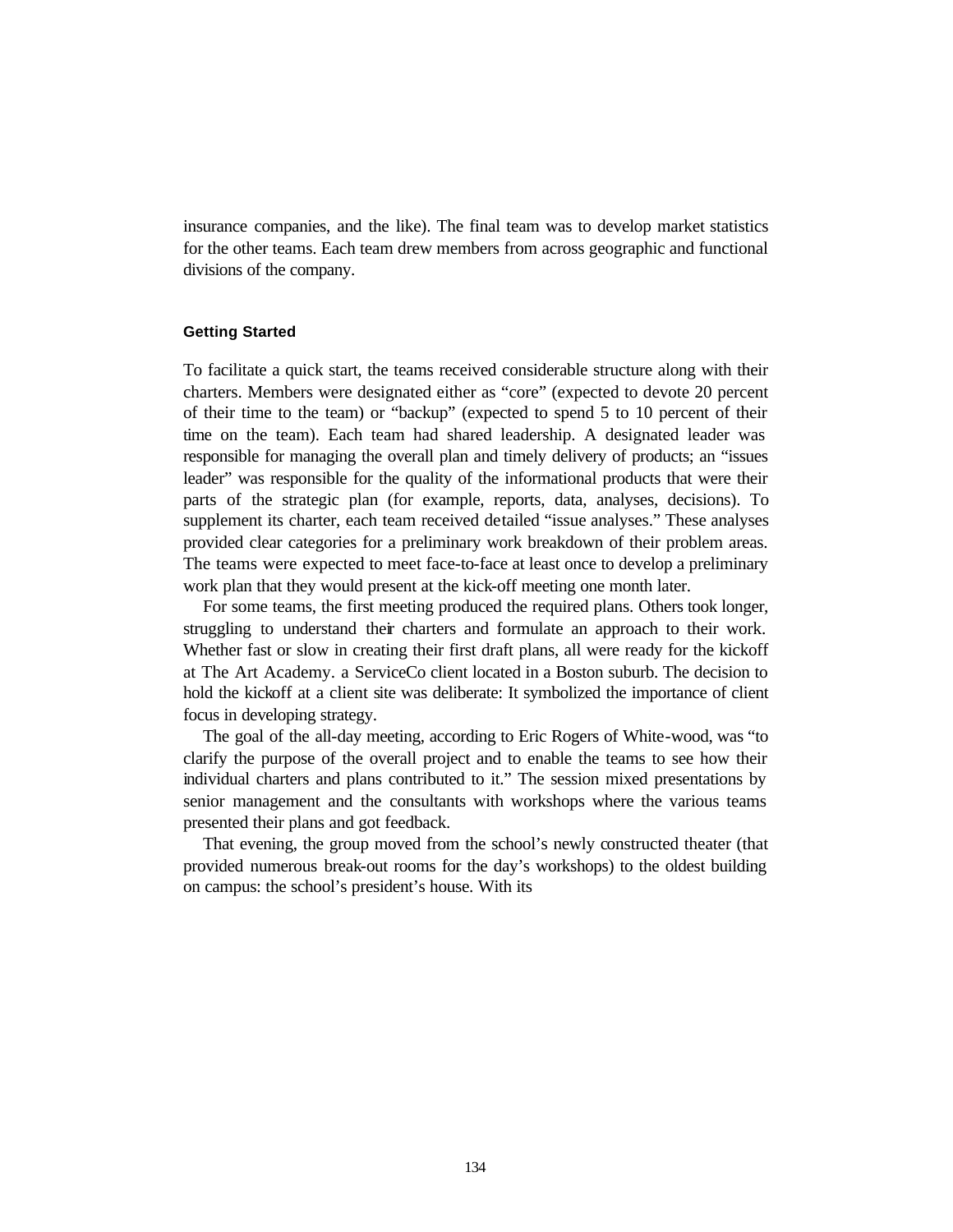high ceilings and rich dark wood beams and paneling, the evening's venue and agenda were very different from that of the day. The goal of the evening session was to build relationships. Because the divisions had operated so independently—in "separate chimneys" as they call them at ServiceCo—many people on the teams had never met one another. To speed up the socialization process and ensure a memorable event, the facilitators orchestrated a murder mystery theater over dinner.

By the end of the 10-hour day, team members knew that the company was making a serious commitment to defining its strategy. The individual teams bad refined their plans and had started to define their end products.

#### *The Pattern* **of** *Teamwork*

After the kickoff meeting, teamwork began in earnest. Team members worked independently on agreed-upon tasks, coming together to review one another's work and make decisions, then splitting up to do more concentrated work. Between faceto-face meetings, the groups held periodic conference calls to check on progress. Face-to-face meetings continued to be very important particularly since a major goal of the project was to establish relationships among normally dispersed managers. Most meetings concluded with dinner for the whole team. Frequently, two teams met at the same time and would merge at the social interludes, giving a chance for even broader interactions.

Early on many of the teams appointed someone to be the official "nudge." The original thought was that this person would be responsible for calling other team members to make sure they were on schedule between meetings. As it turned out, the nudge's most important role was to document the results of the team meetings. By capturing what transpired, the nudges helped solidify the evolving understanding of each team's purpose and its method of expression in the products it produced.

As is the case with most teams, the ServiceCo teams soon began to build their own task-oriented in-talk: They called a school system a MISO (standing for Multi-Institution School Organization). One team gave nicknames to its members while another adopted a cheer and a mascot.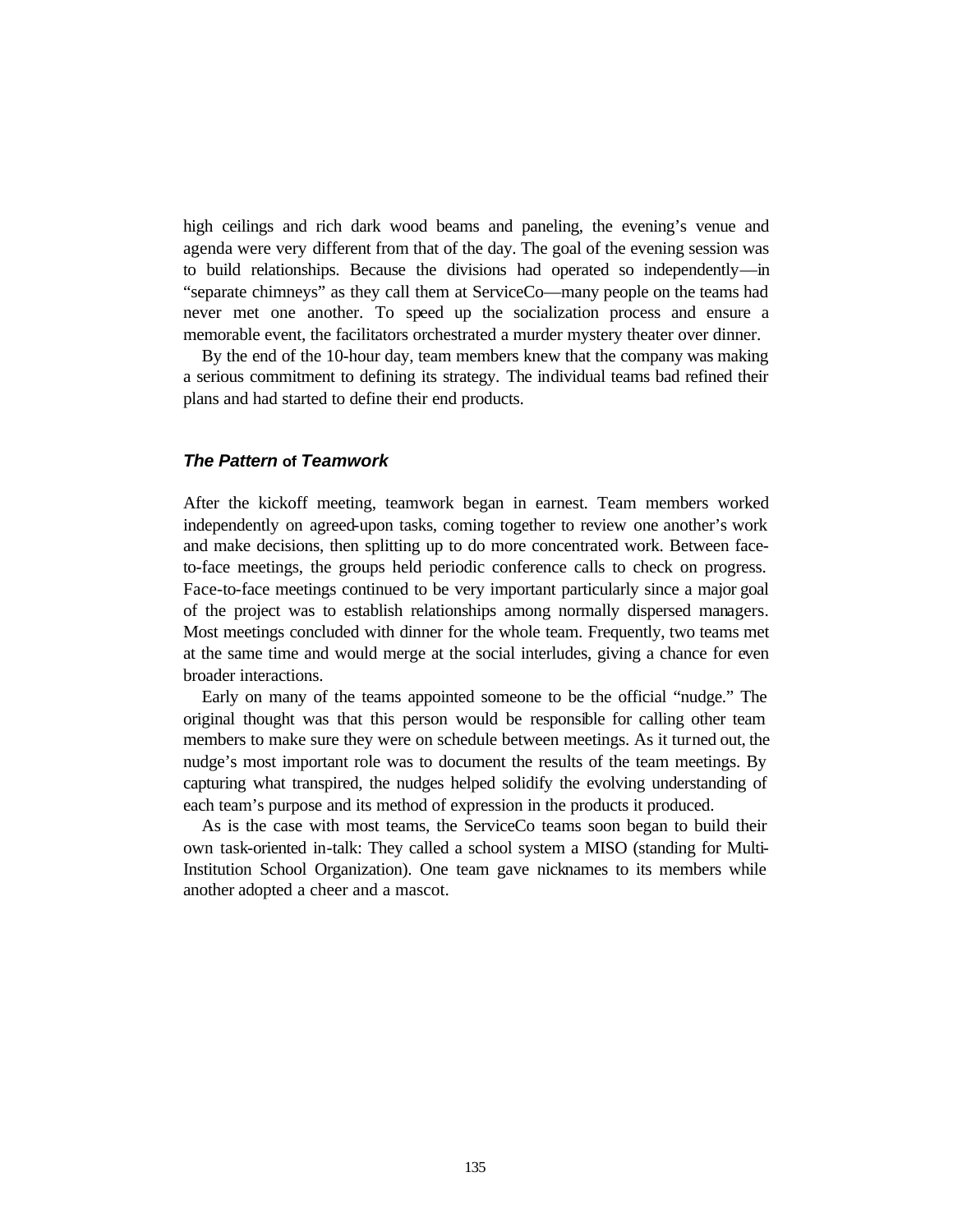The teams relied heavily on voicemail that proved to be quite convenient for people who spend their lives traveling to accounts. E-mail was new to the company when the project got underway. "To be sure someone read their e-mail, you had to send them a voicemail," recalls Ethel Berlin, a ServiceCo market development manager and team leader. With time, however, as the teams worked toward completing their products, e-mail became indispensable as a way to move drafts around among team members.

#### *Phasing In Work*

The original plan called for the teams to disband after accomplishing their original work in Phase 1 and reform in new teams. When the time came to transition to Phase 2, aimed at understanding the competition, the NMSG decided to stick with the existing groups. The teams had bonded so well despite their virtuality that the NMSC chartered eight new overlapping teams with one representative from each original team to study competitors.

The Competitor Teams never met face-to-face: They used conference calls to coordinate data collection, then shared their results via e-mail and overnight delivery. The competitor-team members then went back to their original teams where they compared competitor competencies with market requirements. The original teams (with some changes) then continued into the third phase where each group developed and proposed strategy options.

At the end of each phase, the team leaders and issue leaders presented their results to one another and to the NMSC. Phase 3 marked the end of the "public" part of the Strategic Process. By then, more than 75 people from across the subsidiary had participated in the virtual teams.

The NMSG now retired to the "private" decision-making part of the strategy development process. With the team recommendations and options now synthesized by Whitewood, the NMSG developed its own unified options and scenarios for the future. Over two months and seven full-day meetings, the senior group made choices and crafted its own vision and strategy for the healthcare market based on the work done by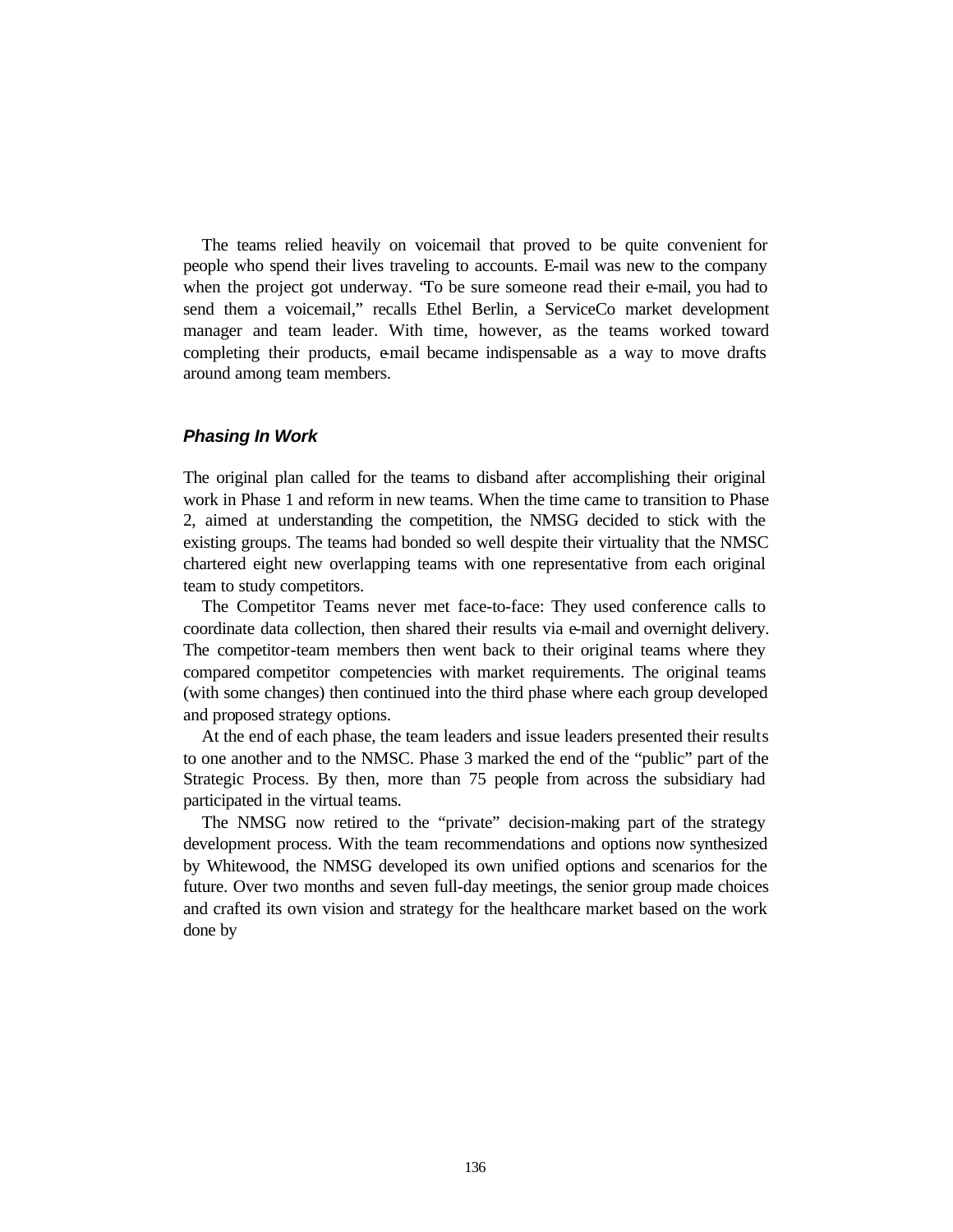the teams. The strategy had major implications for structure and resources. With the will-to-act and unity of purpose generated by the process, there was little resistance to making the required changes.

At lower levels in the organization, the process created confidence in the future and in the organizational outcomes. Participants could all point to elements of the strategy that their team had contributed and could claim ownership for various aspects of the final product. The long-term implications of the project for the smooth operations of the company were perhaps its greatest benefit. "Getting to know people from different parts of the organization was tremendous," says Marvin Krieger, Human Relations manager for one of the healthcare divisions.

"I had never really worked closely with my counterparts in other divisions before. This project will make it much easier to integrate across divisions in the future."

### **The Team Pulse and the Life Cycle**

Virtual teams are living systems not machines. Made up of people with interdependent roles and a web of relationships aligned through shared purpose, everything about them is organic. As *living* systems, they are not biological organisms but rather social organisms,' which have both a pulse and a life cycle.

The proper metaphor—living system or machine—is critical to the understanding of virtual teams. It is hard enough to get face-to-face teams to "happen," to "jell" over time. It is doubly hard for virtual teams.

*Teams grow. They take time to develop—and virtual teams tend to take even longer.*

#### *The Rhythm* **of** *Aggregation and Dispersion*

A team's life cycle has its own rhythm oscillating between interludes when members come together and when they go apart. This tempo obtains through the long-term patterns and peak moments of key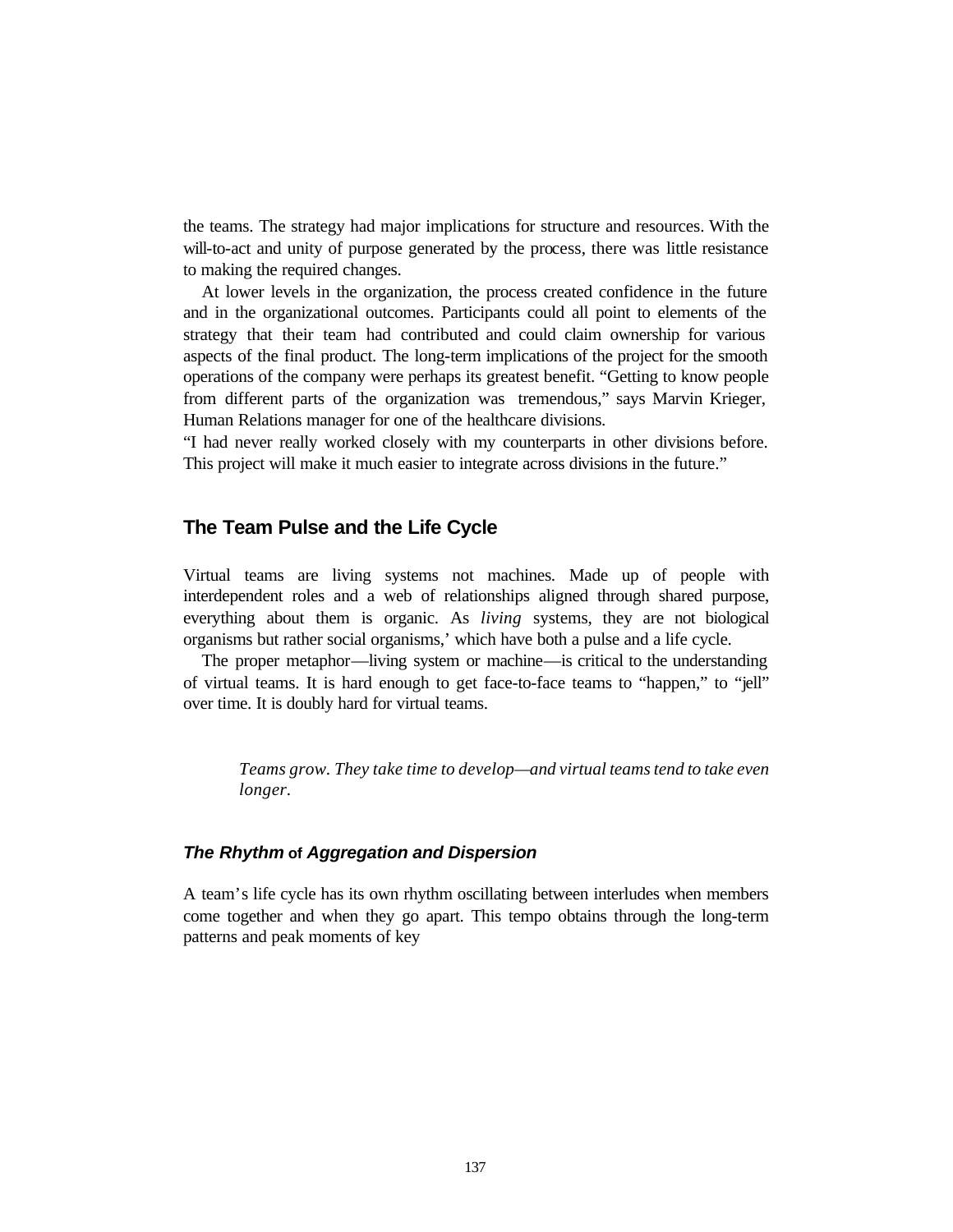gatherings, the overall life cycle, and the hour-by-hour cycles of a team's daily life.

We still can hear the echoes of the earliest groups in human history in organizations today. While archaeologists cannot excavate social organization in the same way that they can unearth shards of pottery, they can infer a lot about it. By matching artifacts with direct observation of foraging societies that survive today such as the Kung of the Kalahari Desert in Botswana, we have a reasonable facsimile of the "organizing process" for the first teams.

There was a pulse to the ancient life of nomads: groups of families came together and then went apart. Foragers had to follow the rhythm of the seasons dictated by their sources of food. Even today, !Kung households move to the same beat that literally "goes with the flow." Access to water moves the !Kung through seasonal cycles that cause groups of families to diverge and converge. The !Kung beat holds for the

## **!Kung Seasonal Cycle**

From December to March during the hot, rainy summer season of Bara, !Kung families disperse to the maximum as food and water are widely available. As April and May, the cooler and dryer fall season of Tobe, approaches, the families begin to gather in camps around the larger water holes. From June to August, the cool and dry winter of Gum, several camps cluster around one of the permanent water holes, which define the locality. They remain there through September and October, the warmer but still dry early spring of Gaa. As the hot late spring of Huma brings showers in October and November, families quickly disperse into temporary camps. There, they take advantage of water caught in the tree hollows of the mongongo groves. As summer comes and water is plentiful once more, families scatter over the territory as the cycle begins anew.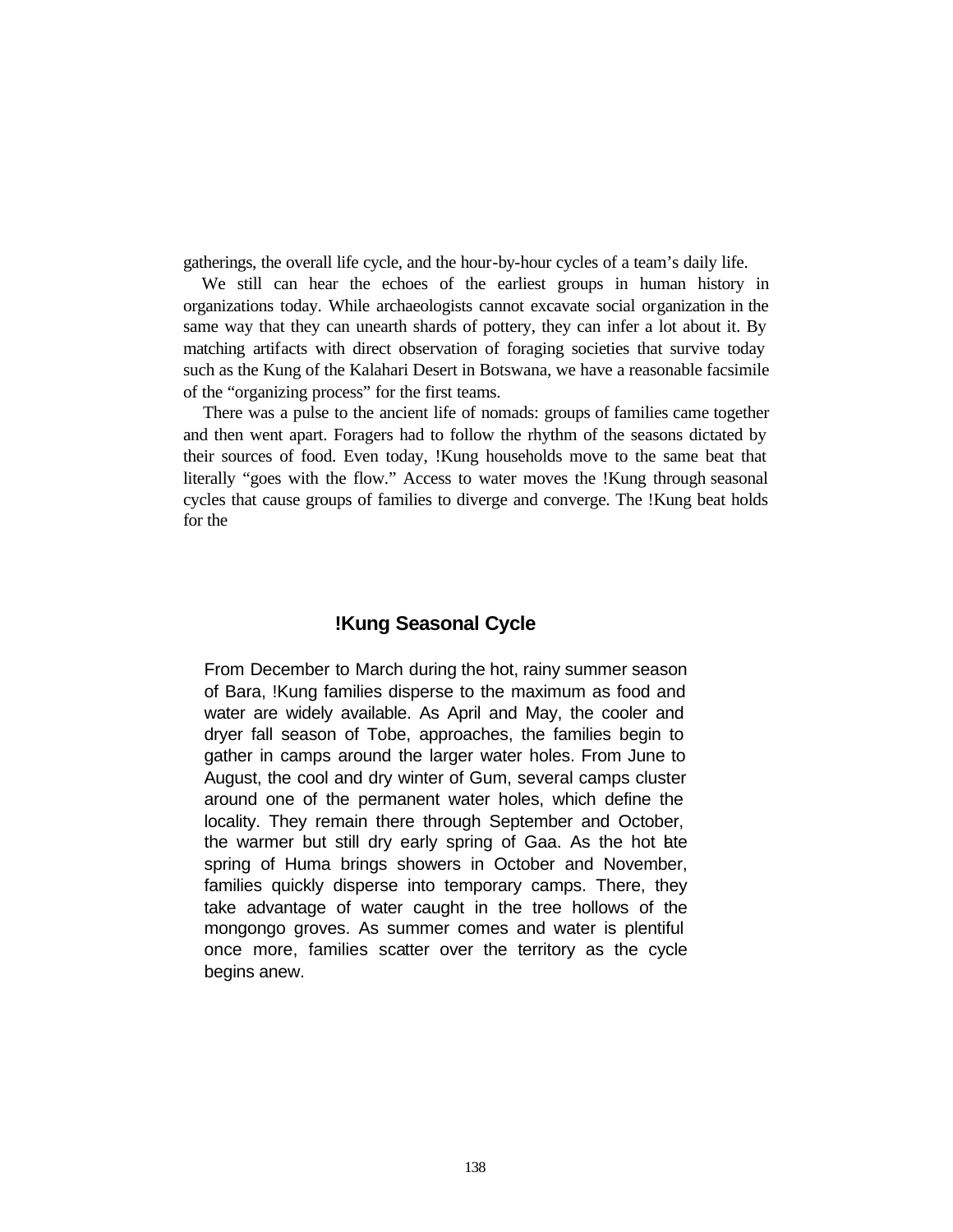way most people work—coming together and going apart. People work alone and then join up in a group. We do what we do best independently and then work with others to expand our capabilities. The basic social rhythm of human beings has not really changed in two million years.

The !Kung's major camp gatherings are akin to business off-sites. These are special times and places for convening teams to literally "pull things together," to resolve conflicts and decide future actions. They are also times of intense social interaction. Some managers regard the community-building aspects of such meetings as **50** important that they insist on them in spite of tight budgets. As we inaugurate the age of virtual teams, such meetings become all the more important. Most of the people whom we interviewed for this book stressed the importance of face—to-face interaction to solidify virtual teams.

## *Face-to-face time is increasingly precious, a scarce resource in limited supply.*

When the !Kung families come together, they suddenly find themselves living in a very (different environment with a greatly increased local population and numerous channels of interaction. Their camps are alive with feasts and dancing, partying and ceremonies. Suddenly there are many hands to make light work. People hunt together and build common storage facilities, share resources and information, trade goods, and exchange tools. Perhaps most important, the camps are incubators for new families, where people make matches and find mates.

Camps of 25 and supercamps of 100 to 200 serve broad human needs to associate with other people. Multifamily (the analogy in business is multifunctional and multiteam) camps arise from exchanges, interdependent relations, and repaid reciprocity. There is an ancient and natural tension between the family (the team) and larger social groups (organization). Even so, the cooperative act of sharing across kin (organizational) lines is a critical, necessary step in the development of human societies (networks) of all sorts.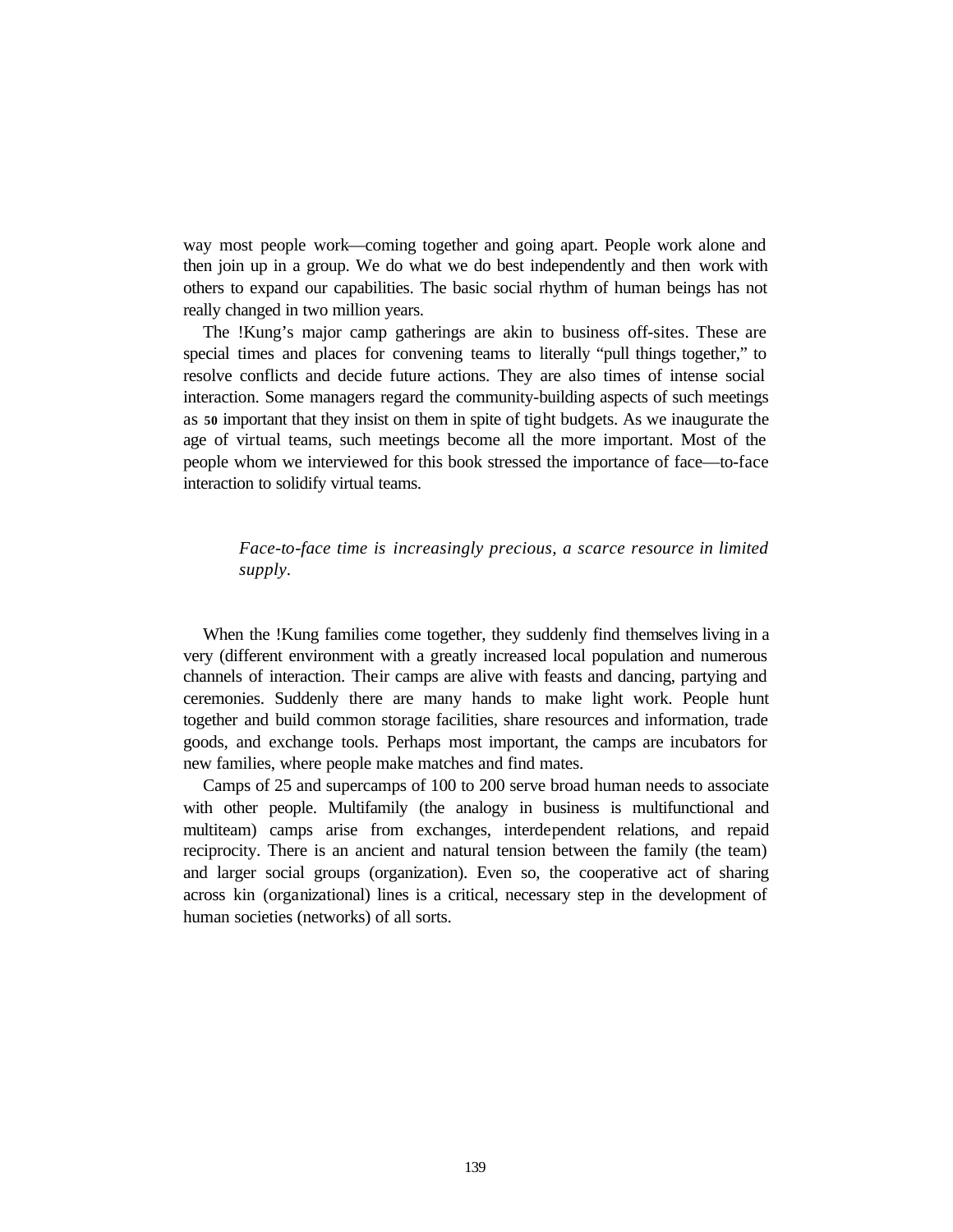#### *Cooperation and Concentration*

The "together/apart" rhythm vibrates deep in all sorts of human groups. People congregate then separate not only over seasons but in the course of a day as well. Think about your day with some of your time spent alone and some time spent with others. Time-lapse videos in Steelcase-sponsored research show a remarkable pulse to team life. Collocated teams of people come together for a time, then separate to do individual work—a together/apart fluctuation that replays many times over the course of the day.

An old-line office furniture designer and manufacturer that now sees itself in the "work performance" business, Steelcase characterizes this working rhythm as "times of cooperation (together) punctuated with periods of concentration (apart)." Among the many office systems they have designed to facilitate this natural pattern of interaction is their Personal Harbor and Commons product.<sup>2</sup> People work privately in their own Harbors and gather to collaborate in the Commons.

"The design absolutely facilitates communication," says Loree Goffigon, director of Work/Place Strategies in the Los Angeles office of Gensler, the architecture and design firm. The consulting group that Goffigon works in uses four of the Steelcase systems. "The doors on our individual Harbors are closed only 5 percent of the time. We have lots of space to pin things up around the activity tables in the center. We can hear what one another is saying and we call back and forth while we're on the phone. We're trying this out for our clients who want to collapse the literal and figurative time between the transference of ideas and information."

*Virtual teams have a harder time getting started and holding together than collocated teams. Thus, they need to be much more intentional about creating face-to-face meetings that nourish the natural rhythms of team life.*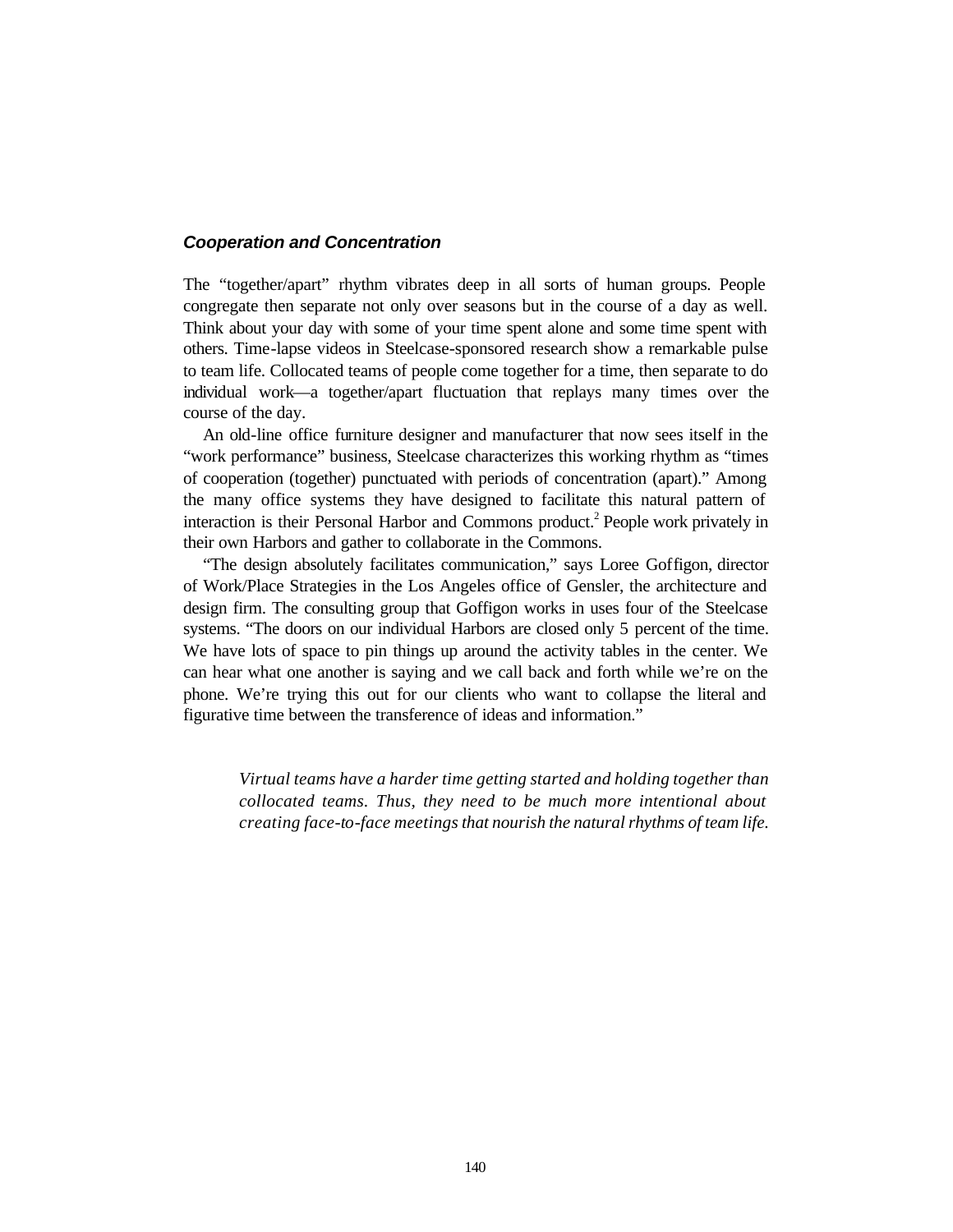Establishing the life pulse is not hocus-pocus. Life is sparked by the sequence of activities that people undertake together and continue apart. It lives in how we choose to start things, whom we invite to participate, what agendas we create, what plans we make, which tasks we implement, when we reach milestones, and how we bring closure. A team unfolds through its unique life cycle.

## *Forming, Storming, and All That "—orming"*

Team life is a process. Most organizational researchers and authors acknowledge and underscore this small group truth. Popular and academic studies alike agree on the general outlines of team process. Many books on teams use the model (or a variation on i) of the "stages of small group development" developed by Tuckman in the 1960s:

- ? Forming;
- ? Storming;
- ? Norming;
- ? Performing; and
- ? Adjourning (often omitted).

This nearly two-decade-old model retains its original freshness because it accords with the experience of countless facilitators and team leaders who have used it as a guideline. Among them is Apple CEO Gil Amelio who used this model for his turnaround of National Semiconductor:<sup>3</sup>

## *"Stressed 5"*

The Tuckman Model also has a powerful theoretical basis. It is a social variation on a growth model that applies to everything from astronomy to biology to marketing. The "5" curve (in mathematics it is the logistic growth curve) is so common that Ludwig von Bertalanffy. the "father" of general systems theory, offered it as the original proof that there are mathematical principles and patterns that hold across diverse sciences.<sup>4</sup>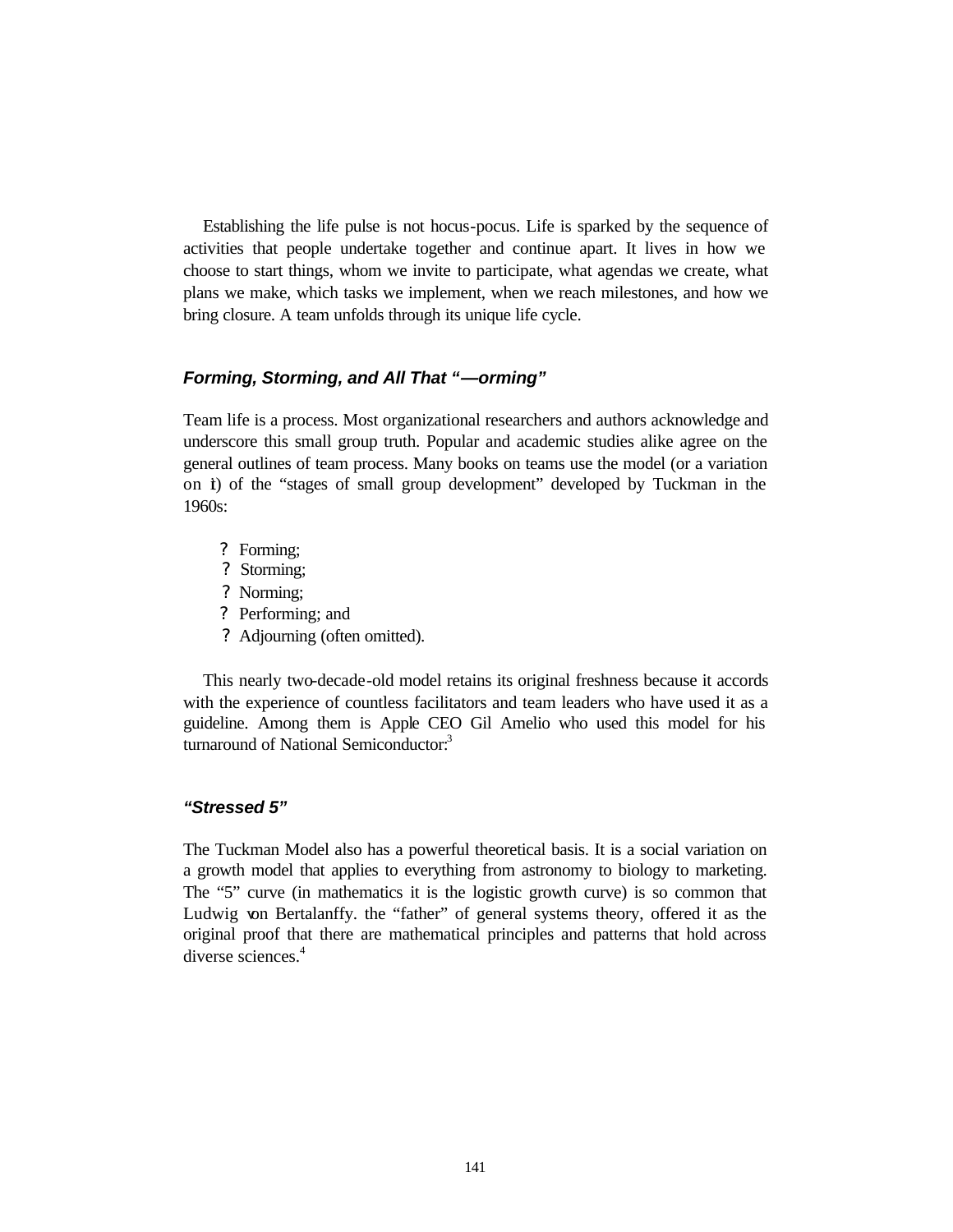Virtually all successful team process models follow this universal cycle of life whether consciously or unconsciously.

When applied to a team, the "5" curve has some interesting ripples. The Tuckman Model points to an important, overlooked feature of the life cycle, times of natural turbulence and potential conflict—stress points. By anticipating the likely stress points, a new, still-forming team gains a powerful advantage. Team members can use these natural points of commotion to give their process the energetic lift it needs—or they can be thrown off-balance by conflicts that seem to come out of nowhere. While not all conflict is predictable, some of it is.

There are two major points in a team process where stress is predictable—near the team's beginning and not long before its end. The Tuckman Model incorporates the first stress point (storming and norming), while the second most famous process model—the quality sequence of "plan-do-check-act"—points to the turbulent testing phase as "checking."

While the (quality cycle gives no hint of the anticipated tumult in the early stages, the Tuckman Model misses the difficulties that often arise in the later stages of a team's life cycle (test).

The "Stressed 5" is a generic process model (Figure 6.1), which we labeled elsewhere as the general stages of network development—Start-up, Launch, Perform, Test, and Deliver Phases.<sup>5</sup> In *The TeamNet Factor* we offer several methodologies for using this process model, from simple to comprehensive, along with supporting tools for complex implementations.<sup>6</sup>

## *The Pulse and the "5"*

Team life is dynamic, managing the tensions of stability and change while moving forward through the life cycle. That same root dynamism lives in each of us, the conflicting pulls of being both "me" and "we." A significant way that this plays out in team life is in the pattern of aggregation (we) and dispersion (me).

Virtual teams must be especially conscious of their dynamics. Behavioral clues are spread out not only in space but usually over longer time-frames than they are with comparable collocated teams. Virtual teams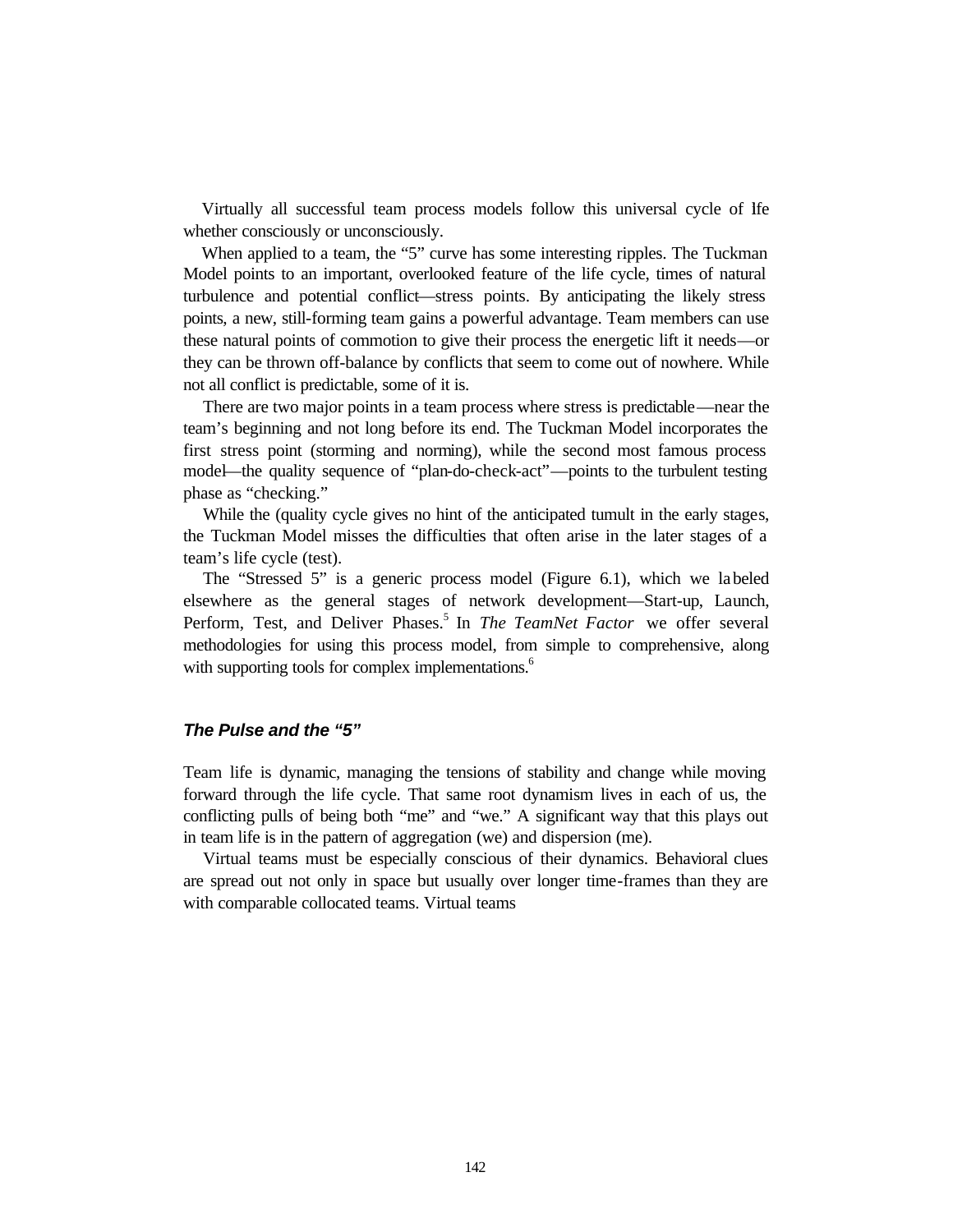

**Figure 6.1 "Stressed 5" Team Process**

need to design for this supercharged eventuality. Smart virtual teams, like ServiceCo's Strategic Process teams, develop methods that anticipate a life cycle and accommodate its predictable moments of stress.

From the perspective of feedback, it is apparent why these stress points occur in the life cycle. Peter Senge, who brought systems dynamics and organizational learning into the center of contemporary management thinking<sup>7</sup> describes the complementary feedback loops found in every process as "slowing" and "growing" actions:

- *? Slowing* is the dampening, stabilizing, conserving tendency that keeps change in check; and
- *? Growing* is the building-on-itself accumulating tendency that expands change.<sup>8</sup>

Change and growth are processes of going from one level of functioning to another. Stability must be disrupted in order for change to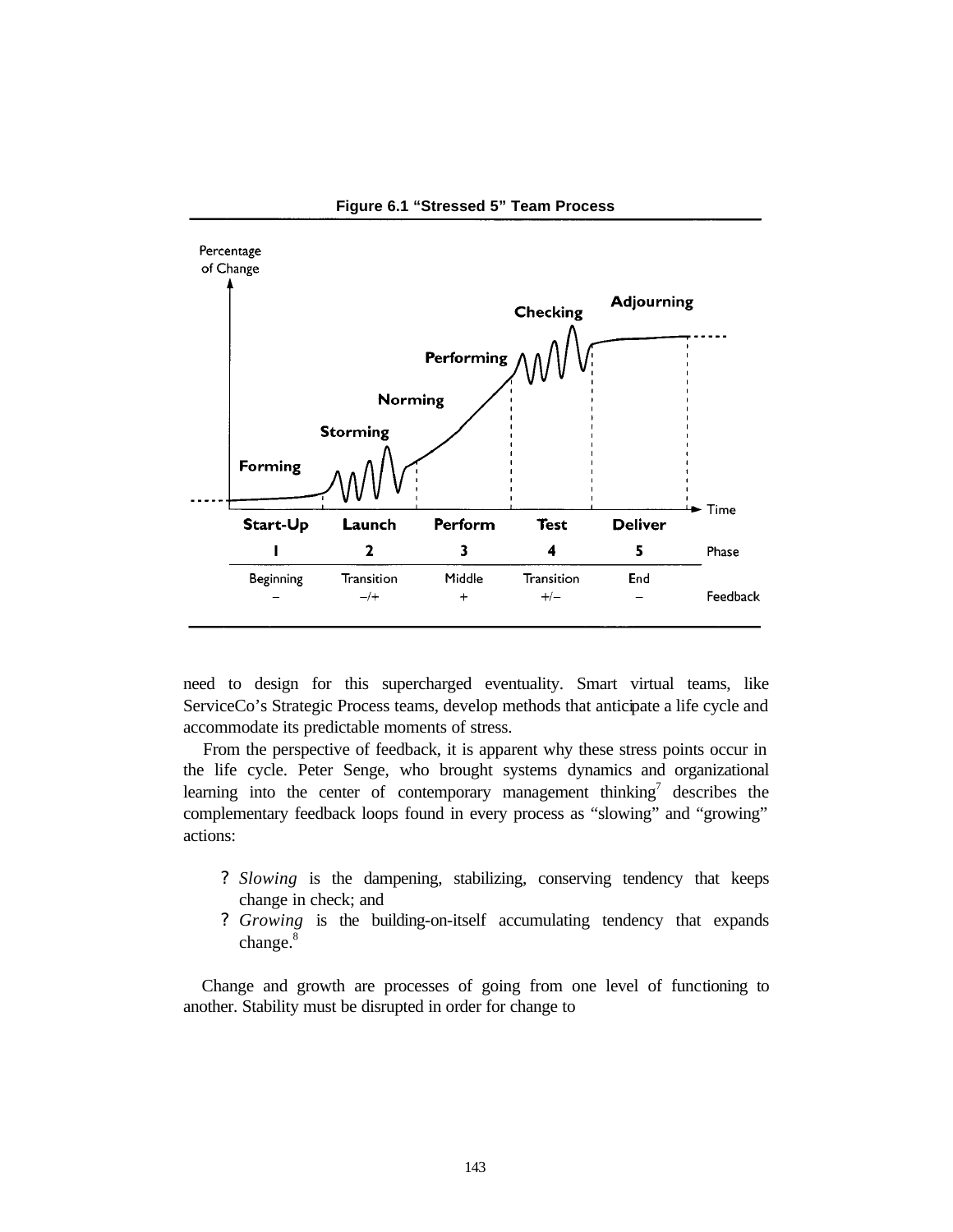occur. Then things restabilize. In virtual teams, feedback loops go from slowing to growing and back to slowing over the course of a life cycle.

- *? Phase 1: Start-Up (Slowing).* During the initial forming stage, slowing prevails as the idea for a team and its initial formation struggle to arise against resistance. The team's initiators generate interest, gather information, and explore ideas. This phase may have an excruciatingly long fuzzy beginning that no one clearly recalls or it may have a breathtakingly brief, well-remembered "aha" initiation. Either way, change of any kind must struggle against the status quo.
- *? Phase 2: Launch (Transition).* As a critical mass of people and purposes comes together, the team's ensuing storm begins to brew. Before the team is really ready to perform, it must sharpen its vague purpose, establish leadership, make plans, find resources, obtain commitments, and acknowledge norms. This is the first transition poised between the slowing loops of Phase 1 and the growing loops of Phase 3. Launch is the "make or break" phase. During this period, the team establishes the code for its life cycle and sows its seeds of success and failure. Some teams never get out of this phase and there are no guarantees here. It always takes painfully longer than anyone thinks that it will, and for virtual teams it can take even longer still.
- *? Phase 3: Perform (Growing).* Most teams would much prefer to start right here in the growth phase. Perform is where the team does the bulk of the work. This is where results accumulate and where the team makes progress toward the goals set in the launch phase. People meet and overcome obstacles. At its best, life is good and seemingly will go on forever. But growing cannot go on indefinitely without being checked and reshaped by countervailing slowing actions.
- *? Phase 4: Test (Transition).* This is the challenge phase, where the team must review results, finalize features, and limit resources. Meanwhile, time is running out and customers are demanding the goods. This is the second transition phase, with the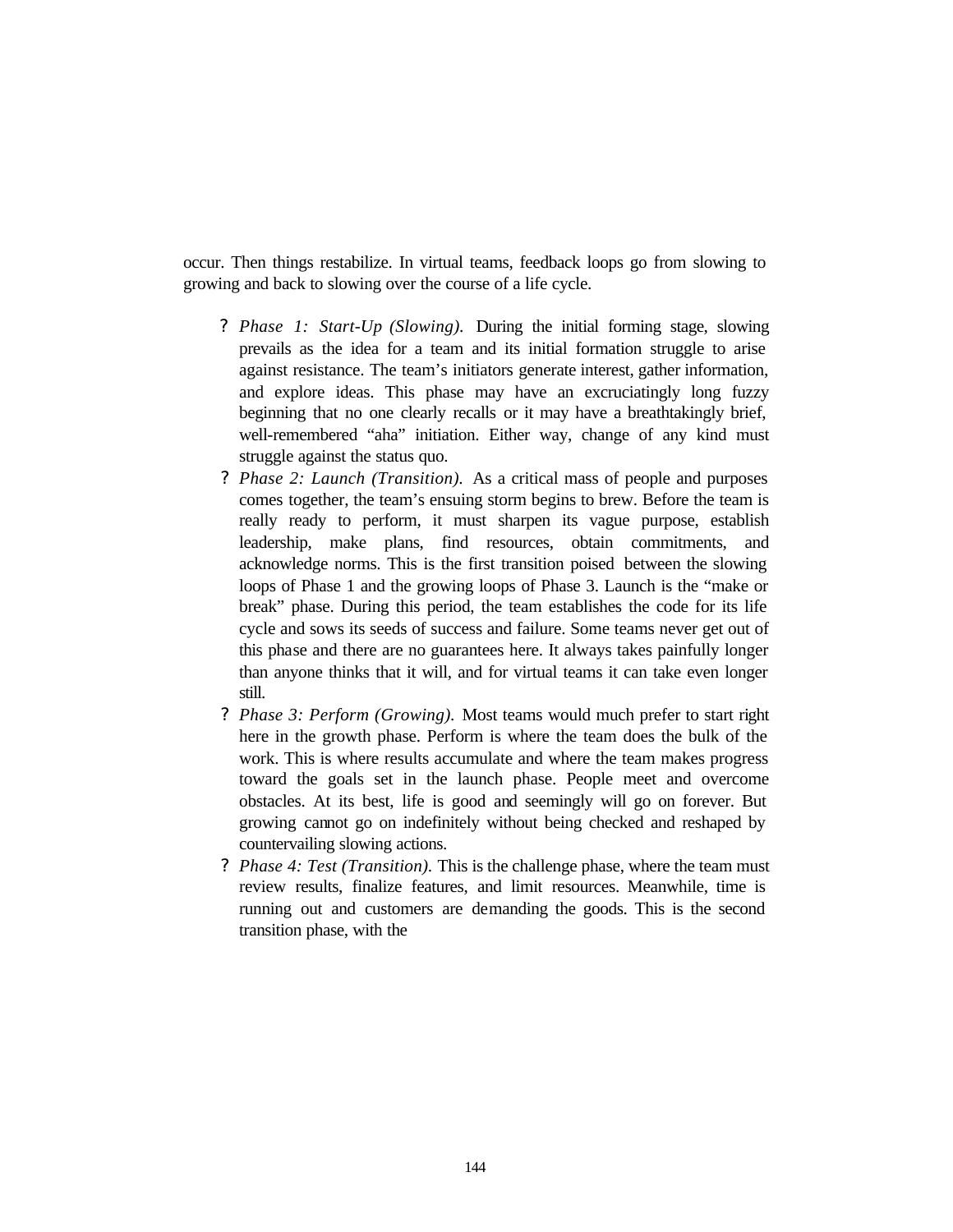process now going from growing to slowing. Early participatory planning, customer involvement, regular reviews, and milestones can turn this phase into a triumph. All too often, this late-in-the-game trial is unexpected. Some teams never make it through this phase.

*? Phase* .5: *Deliver (Slowing).* Deliver is the endgame, the adjourning phase. The team delivers results, provides support, wraps up details, and ceremonializes its endings. The dominant tendency here is slowing as the team seeks to stabilize at a new level after it establishes change or a development cycle completes. It maybe the end of one lifetime and the beginning of another and its duration may be brief or long.

## *Creating Time Together*

"I believe that you clearly expedite [team processes] by spending more time on the front end and getting consensus," says Eastman Chemical Company CEO Earnest Deavenport. "You shorten the implementation cycle as opposed to the opposite when differences and resistance come out in implementation.

The moral for virtual teams who want to design their together/apart pulse is simple—and widely held by experienced team leaders and experts alike:

#### *Invest in beginnings.*

You will recoup time spent in the first two phases many times over in later phases. Mistakes, mistrust, unexpressed viewpoints, and unresolved conflicts all too easily introduce themselves and become part of operating norms. Lack of clarity around goals, tasks, and leadership hobbles the team in the performance phase. Failure to establish criteria and measures for results ensures a rocky ride during the inevitable testing phase regardless of whether the team is collocated or virtual.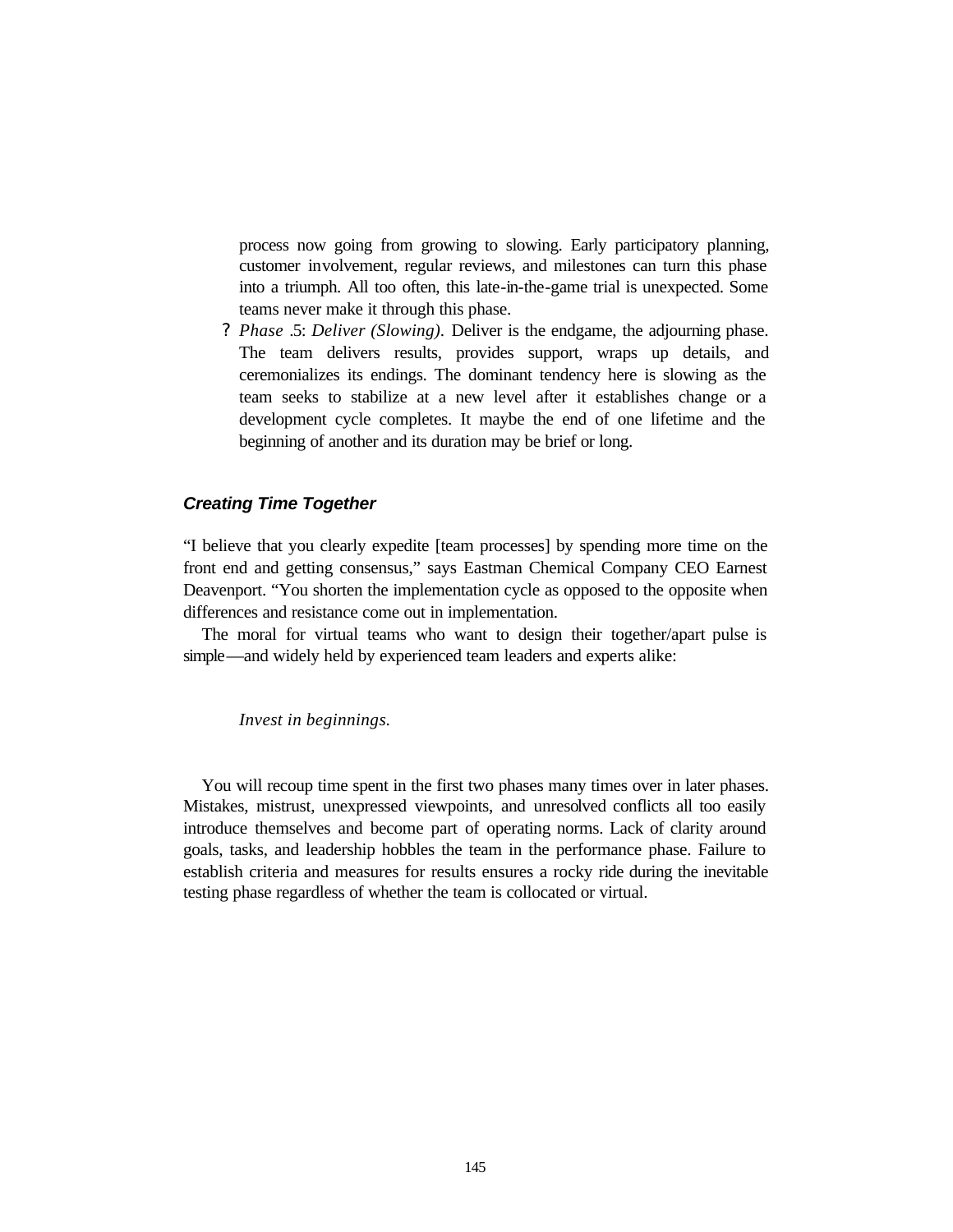Anticipation is the recommended prescription.

"Optimally a team gets together at the beginning of its process," says Curt Crosby who coordinates the virtual team effort across Sun Microsystems largest division, Sun Microsystems Computer Company (see Chapter *7).* "It's the old forming, storming, and **50** on. It doesn't always happen like that because at a company like Sun it's too easy to start these grassroots teams without meeting. If I can catch it fast enough, I do recommend that they get together at the beginning, mid-point, and at end of the life of the team." Crosby's advice:

- ? Invest face-to-face time for the start-up and launch phases.
- ? Reserve time for a meeting to assess and review the team's work before it completes.
- ? Punctuate your process with breakpoints and mile stones where the team converges and realigns its work.
- ? And celebrate at the end. Even when the team has not been an unqualified task success, you may accrue valuable social capital (see Chapter 9).

Teams that take the time for ceremonious closure provide their members with valuable information about how they worked together as a group, Crosby observes. "If everyone is informally assessed by their peers,' he says, "they have that experience to take to their next team assignment. This potentially shortens the storming cycle that might occur based on an individual's perceived weakness and willingness to overcome **it."**

Aggregation is a major challenge for virtual teams. Some have no face-to-face time at all. If the team cannot all meet together, perhaps one person can act as liaison-in-chief, as Buckman Laboratories' then-CEO Bob Buckman (see Chapter 2) did. When the company was launching its online knowledge network of virtual teams, Buckman traveled around the world, playing the role of the "circuit rider" carrying news from outpost to outpost.

Most of the virtual teams that we interviewed use telephone conference calls to provide some means of synchronous meeting and many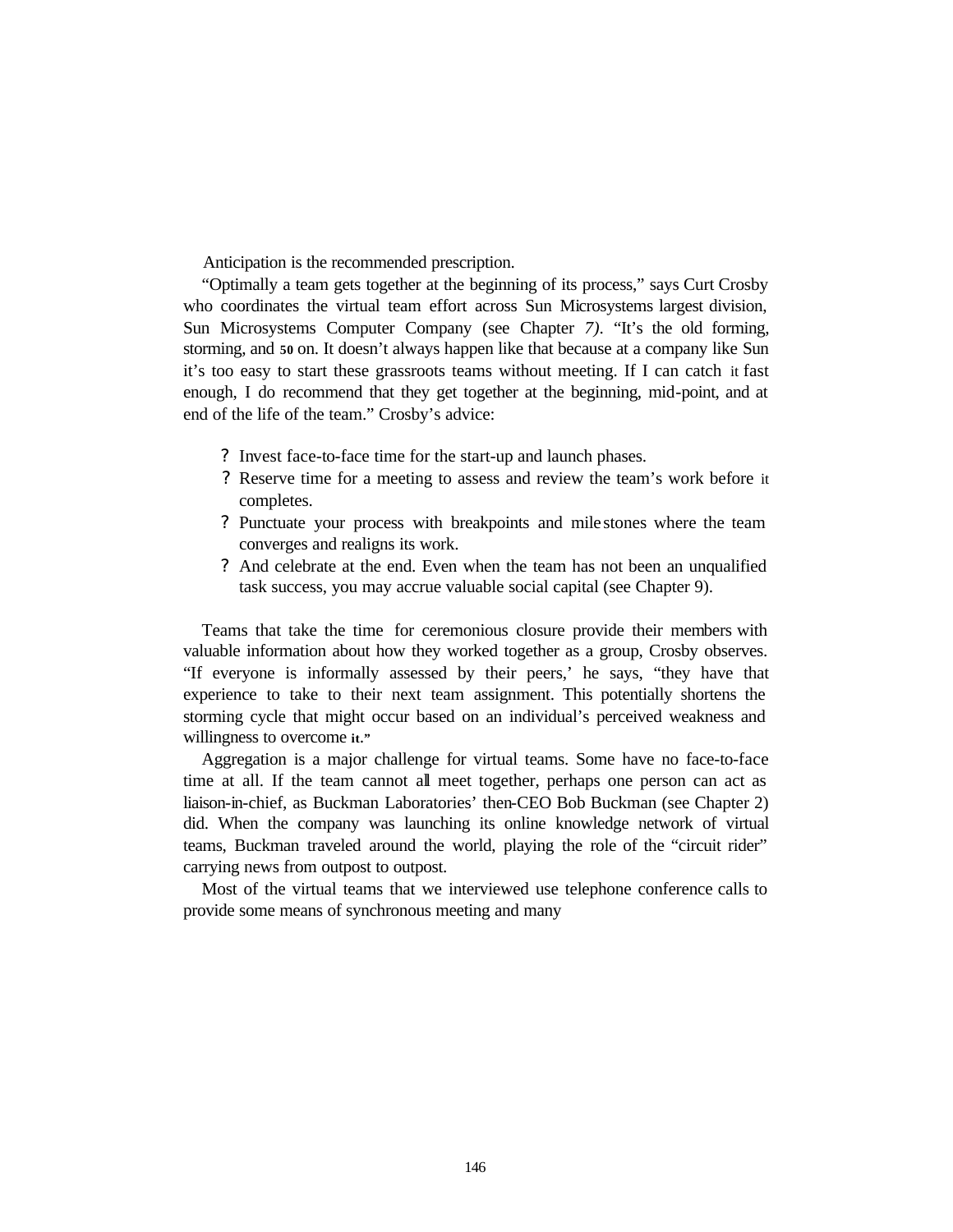relied on video conferences. The people at Buckman Labs found, as have many other companies, that a very active online conversation can he fast-paced enough to seem almost real-time. Buckman's early chat

allowed people who had never met (and might never meet) to have "screen" conversations where people talked about their families and hobbies. The major advantage of these sessions is that they quickly build a modicum of trust and usually cause affection to develop among the participants as they glimpse one another's private lives.

Sun Microsystems uses integrated digital environments that bring together features of chat with shared computer screens and the telephone. Intel is pioneering the uses of desktop video conferencing for virtual teams. Technologies that work well for small face-to-face groups and capitalize on the peculiar strength of the digital era are driving the explosive growth of teams and team capabilities. Intranets combine all the digital media into "digital" campgrounds. These "virtual water coolers "s—reminiscent of the !Kung gathering around Kalahari water holes—offer entirely new options for shaping meaningful aggregation in virtual teams while supporting their dispersion.

## **Forming Goals**

Purpose sustains and initiates process. It is the source of life for all teams, the inner fire that gives them their vitality. Here, virtual teams face two particular challenges that differ from those of collocated teams: First, purpose costs more" both in terms of the length of time it takes to develop and in the literal cost of bringing together distantly situated people. Second, purpose plays a relatively more important role as a legitimizing source of authority than it does when the boss is watching. On the other hand, purpose well set can also be a source of economic benefit: Coordination costs lower when empowered people align around goals.

For resource-lean and information-rich virtual teams, the more the design of the organization mirrors the work plan, the better. As the team carries out goals, the organization re-forms to address new goals and the next pieces of the work. Thus, the organization is constantly re-forming, organically adapting to the dynamic unfolding of the work.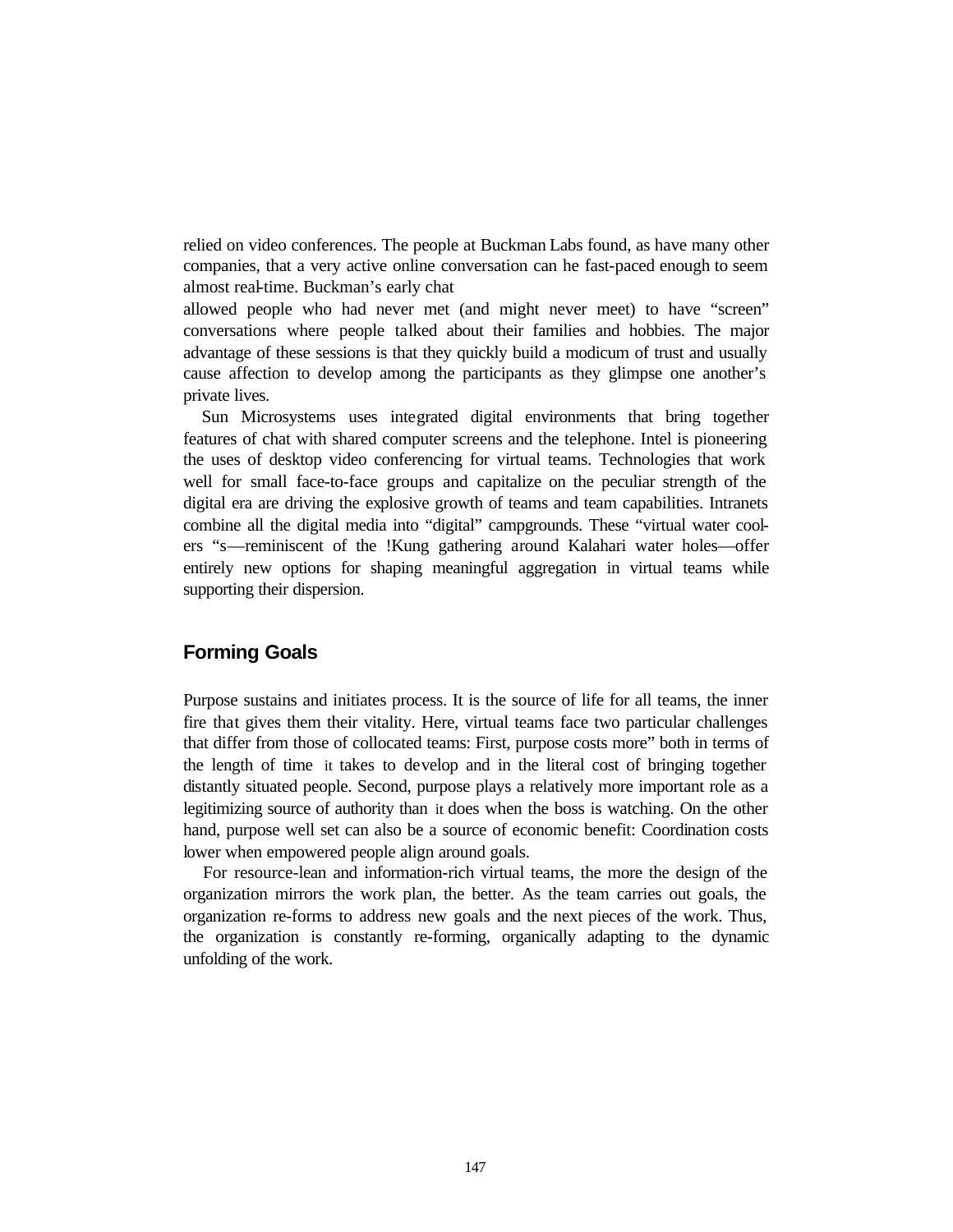## *Forging Cooperative Goals*

Virtual team success or failure begins with the relationships among people and goals. Nearly a half-century of empirical research demonstrates the power of cooperative goals in determining team success.

Social psychologist Morton Deutsch was the first to use goal inter-dependencies as a way to predict how well people would work together. He asked whether people saw their goals as cooperative, independent, or competitive relative to one another.

- *? Cooperation* occurs when people have compatible goals. When you succeed, I succeed. Confidence and trust are the expectations in behavior. Cooperation generates positive feelings of family and community as people share and integrate information.
- *? Independence* results from the belief that goals are not related. Your success or failure has no bearing on mine. I do not expect any support or hindrance from you. Aspirations are personal and relationships with others are impersonal. We all do our own thing and have no need to share information.
- *? Competition* follows from incompatible goals and the belief that if you win, I lose. Your success diminishes mine. I not only expect no help but I anticipate hostility and prepare accordingly. To prevail in competition rather than be integrated in cooperation, people hoard information and use it as a source of power.

Dean Tjosvold, Professor of Business Administration at Simon Fraser University in Canada, has been at the forefront of team researchers bringing a wealth of learning from hundreds of studies into real-world practice.10 He reports that myriad studies document this simple fact:

*Cooperative goals motivate team members.*

When goals are compatible, people strive to succeed and the work required becomes meaningful. Performing tasks and reaching goals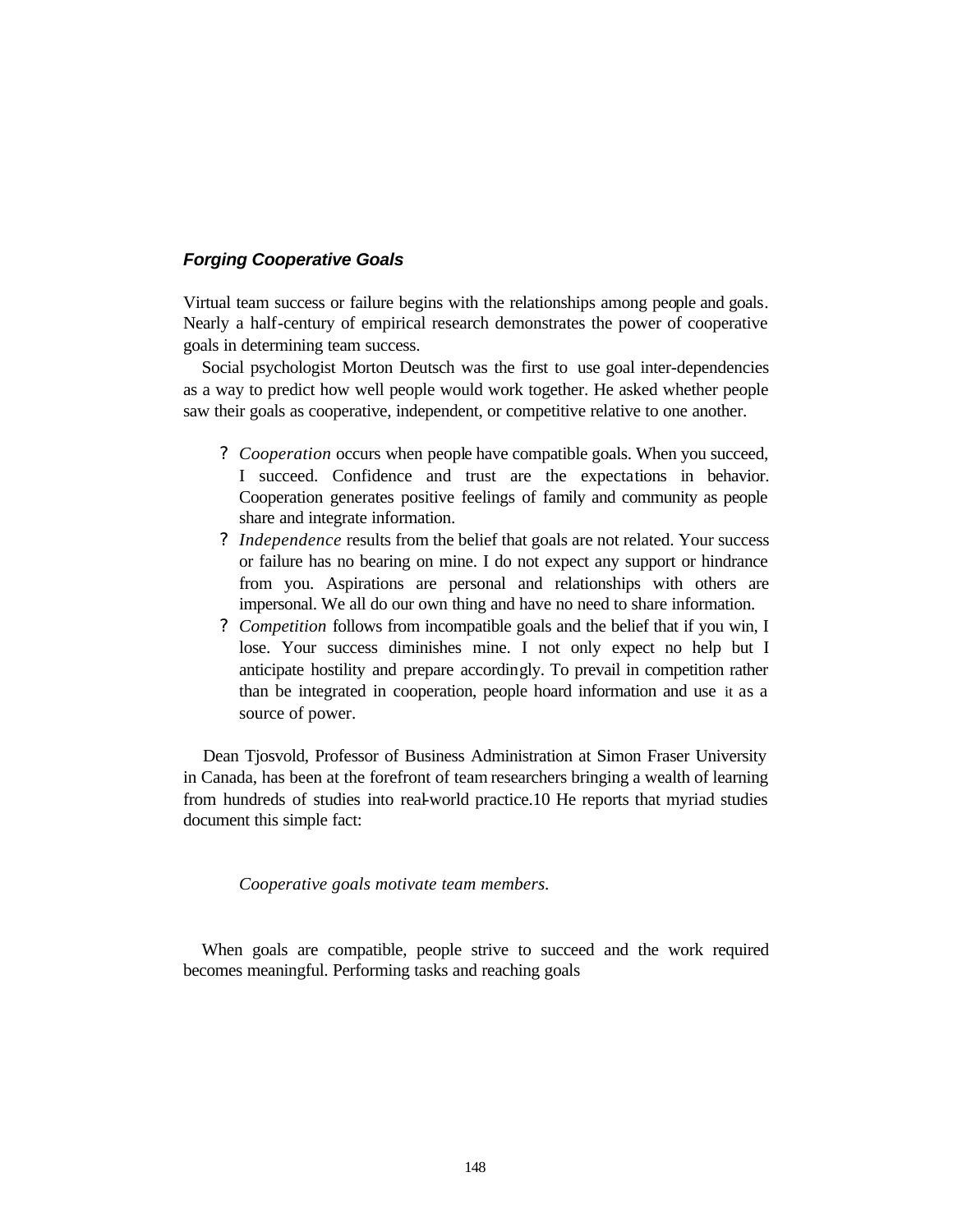cooperatively bring the added benefits of helping others, feeling good, and storing goodwill for the future. Cooperation spurs the sharing of information and increases the insights available for planning, problem solving, and executing. People who work cooperatively are confident of success and believe that others want them to do well. They have more fun which translates into more positive feelings about work. Most importantly, a wide range of studies over all age groups shows that cooperation results in higher productivity than competition or independent work. This is particularly true for problem-solving and related tasks.''

Researchers' conclusions about competition surprise no one. It does not motivate people to share information, plan together, or find the best path for producing results. Competitors do not expect others to help or encourage them. Competition motivates people who believe they have superior ability and are likely to win, but it demoralizes people who have (or believe they have) lesser abilities and experiences. Competition also can motivate teams where tasks are simple and information needs are low, providing most of the people believe they have a chance of winning. However, since sharing information is the lifeblood of a virtual team, competition within hinders or scuttles success.

## *Designing Tasks*

Whether intentionally designed or not, tasks and rewards will always generate either cooperation, independence, or competition.

? Group tasks promote *cooperation* that is strengthened by joint rewards. When they are in the mode of cooperation, people assume that everything is fair and that they will be rewarded accordingly. They pool their talents, offering and using individual skills and competencies as needed by the tasks. People appreciate creative conflict as a tool for finding the best answer. "We had some pretty heated arguments," says Bill Crowley who led an awardwinning SunTeam in the company's SunExpress division (see Chapter 1).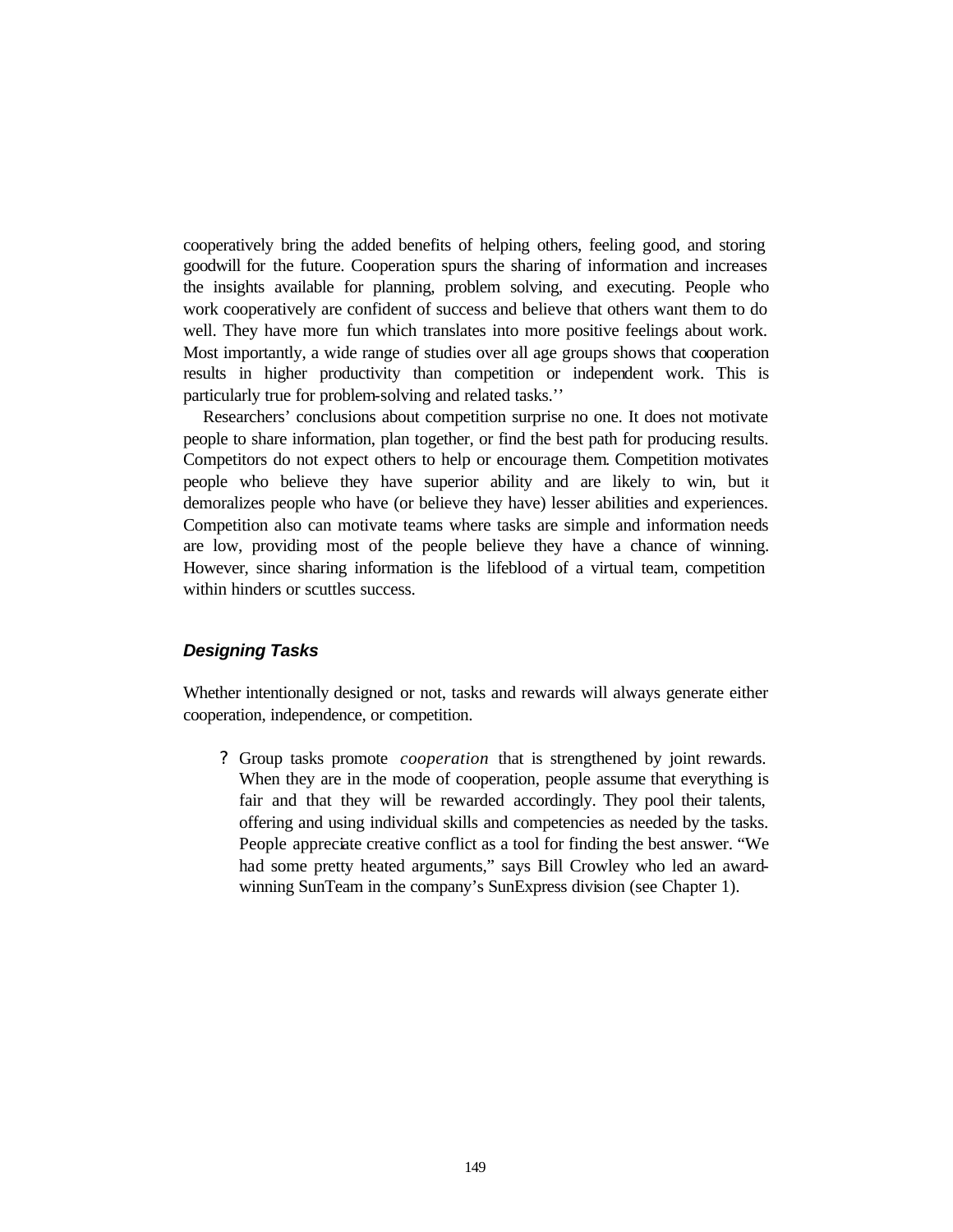- ? Unrelated tasks that are separately rewarded encourage *independence.* The measure of individual success is explicit external criteria such as quotas or sales targets. People use their abilities to further their own goals. They avoid conflict, regarding it as a distraction from separate pursuits.
- ? Codependent'<sup>2</sup>tasks—separate pieces of work that *require* a winner and a loser—create the environment for *competition.* Such systems need rules to regulate the games. People use their abilities against others. They avoid conflict entirely or deliberately escalate it to gain personal advantage.

Most work situations involve a mixture of these motives, which are always complex. Tasks that are set up interdependently require cooperation. At the same time, people compete for attention, praise, promotions, and raises while also taking pride in their individual accomplishments.

Typically, people encourage cooperation within a team to better compete with outside groups. One familiar archetype of this behavior is the great sports team—for example, the Boston Celtics basketball team in the 1970s whose internal teamwork was legendary and enabled them to win championship after championship. Such usagainst-them behavior is considerably more tricky in work organizations. Many a successful team that bonds into a tight family also excludes and competes with outsiders. Unfortunately, outsiders to the team may still be insiders in the organization. A company with many teams ultimately wants all of them to cooperate for the good of the enterprise.

However cooperation fares inside the corporation, can we still safely assume competition takes over at the enterprise boundary? For hundreds of years, the simple rule has been to cooperate internally and compete externally. Even this maxim has been challenged. Countless alliances explode across corporate boundaries. Networks tie companies closer to vendors and customers. Competitors cooperate on a range of issues from common interests supporting an industry to saving money together to joint research. In explaining a May 1996 meeting that he and Apple CEO Gil Amelio had attended with Microsoft Chairman Bill Gates, Apple's COO Marco Landi said, "We live in a world where your toughest competitor must be your best partner."<sup>13</sup>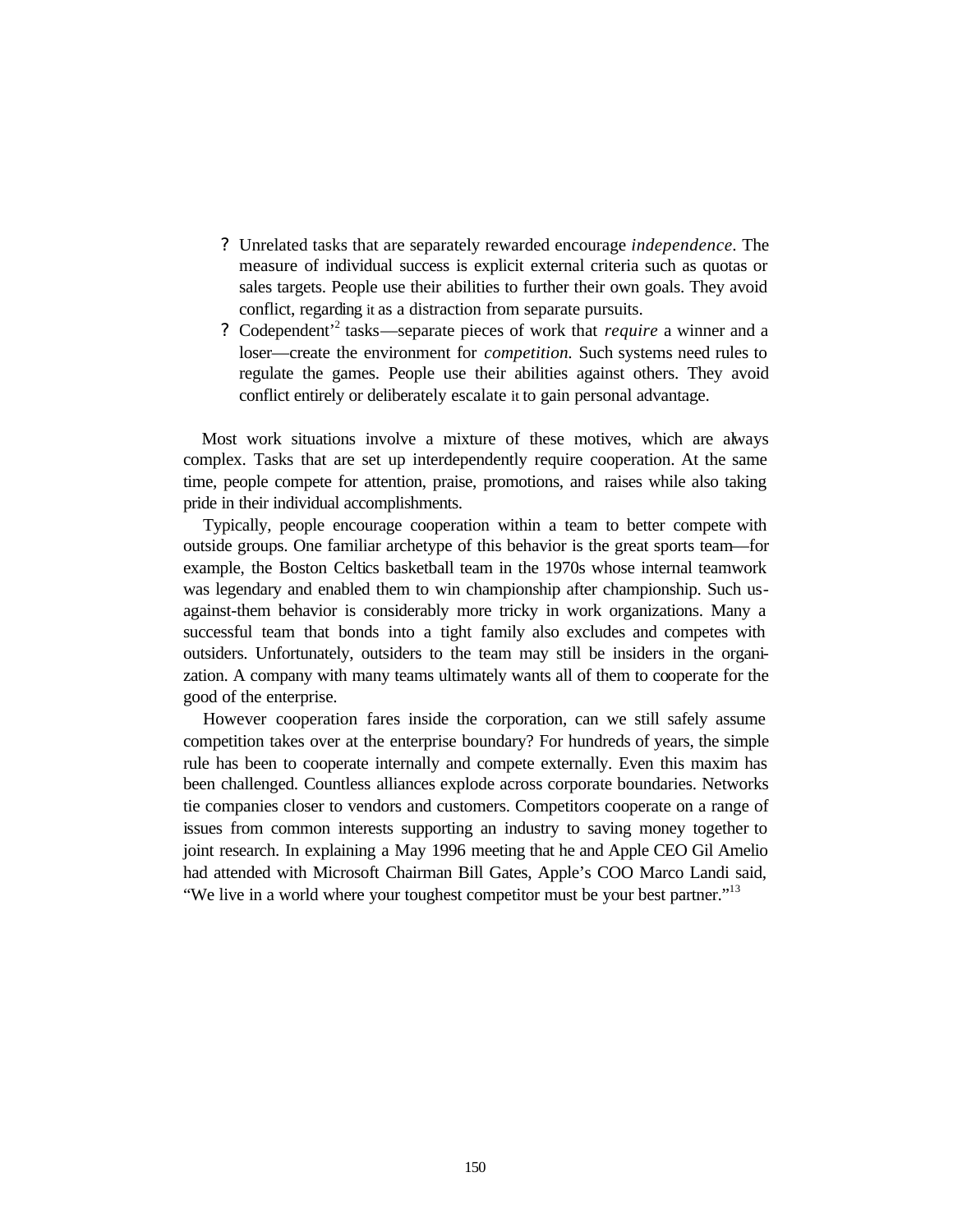#### *Interdependence: From Cooperation* **to** *Competition*

Interdependence is not only a feature of cooperation, but of competition as well. One person alone does not a competition make. Contestants are *code pendent,* requiring a loser in order to be a winner. Competitive conflicts develop from differences in people's personalities, motivations, fears, perceptions of the facts, opinions, interests, and how much power they wield. At the extreme, large groups of highly organized combatants fight each other to the death—which is war.

In some situations, companies deliberately set up teams so that people hold individually or departmentally conflicting goals. Digital Equipment Corporation, under its founder Ken Olsen, was famous for intentionally setting up competition among product teams under the belief that such rivalry would improve results. This is now regarded as a very costly approach to creativity, and in the early 1990s, Digital began to change and bring teams together to resolve conflicts. For example, five highly competitive Digital teams suddenly were required to work together and resolve their differences before a major trade show. Although the intense month-long collocated process was at times contentious, it ultimately was highly successful and customers heard a unified voice about one product.

The path to cooperative payoff often leads through the thickets of competitive disagreements. Indeed, this is where the truly excellent team shines—in moments when they meet their greatest internal challenges. Virtual teams are particularly challenged and may not work well where the level of internal competition is high. Face-to-face collocation is sometimes the only way to resolve differences and bridge gaps.

For virtual teams, interdependence is the key measure of tasks that are the organizing focus for all teams. When the team's work is maximally interdependent, it is also most cooperative, which we label positive **(+).** When the work is most codependent, which we label negative  $(-)$ , it is most competitive. A virtual team structures its motivations by how it chooses and designs its goals and the work that follows (Figure 6.2).

? At the top of the scale, great teams working together can achieve great things.," big win/wins." Here we see the greatest payoffs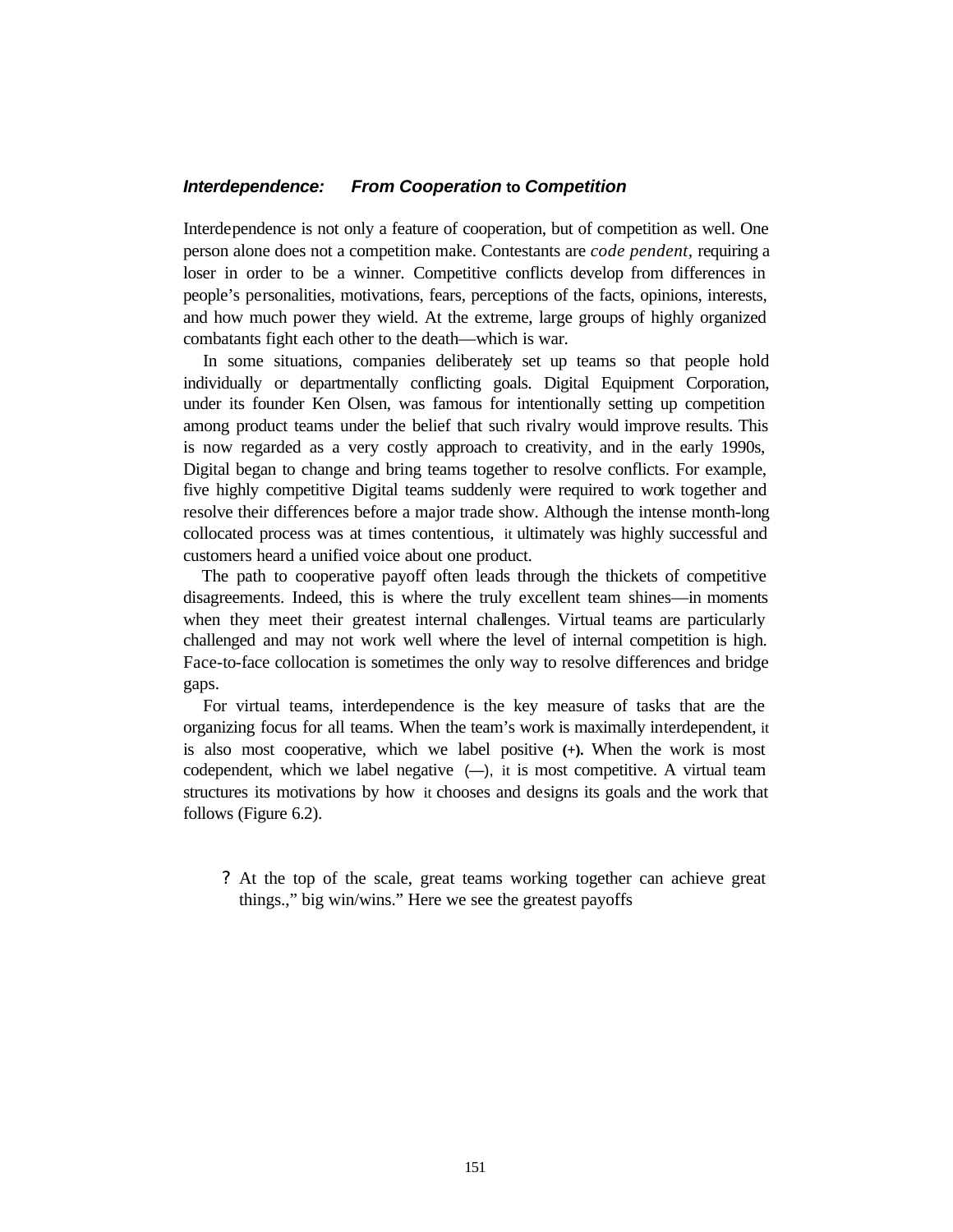

#### **Figure 6.2 Goal Interdependence Gauge**

from the synergistic effects of cooperation. When people from diverse specialties share information for complex work, they experience interdependence that is mutually beneficial. Often, work runs ahead of rules and procedures into areas where few criteria are available, and the group must develop its own rules through participatory agreement.

- ? As we move toward the middle of the scale, less intense interdependence and cooperation move to more of a win/win reward system. There a mix of individual efforts combined with cooperation to solve joint problems determine success.
- ? Individual tasks sit at the midpoint of the scale. Here work is unrelated in terms of success or failure, reward or punishment. At this middle extreme, tasks are *relatively* simple, requiring bounded knowledge and little information exchanged with others.
- ? Moving down the scale, self-reliant independence turns more competitive. Scarcity structures the reward system. I win, you lose, or vice versa. Good things, like salaries and promotions, are in short supply and the best will rise to the top by winning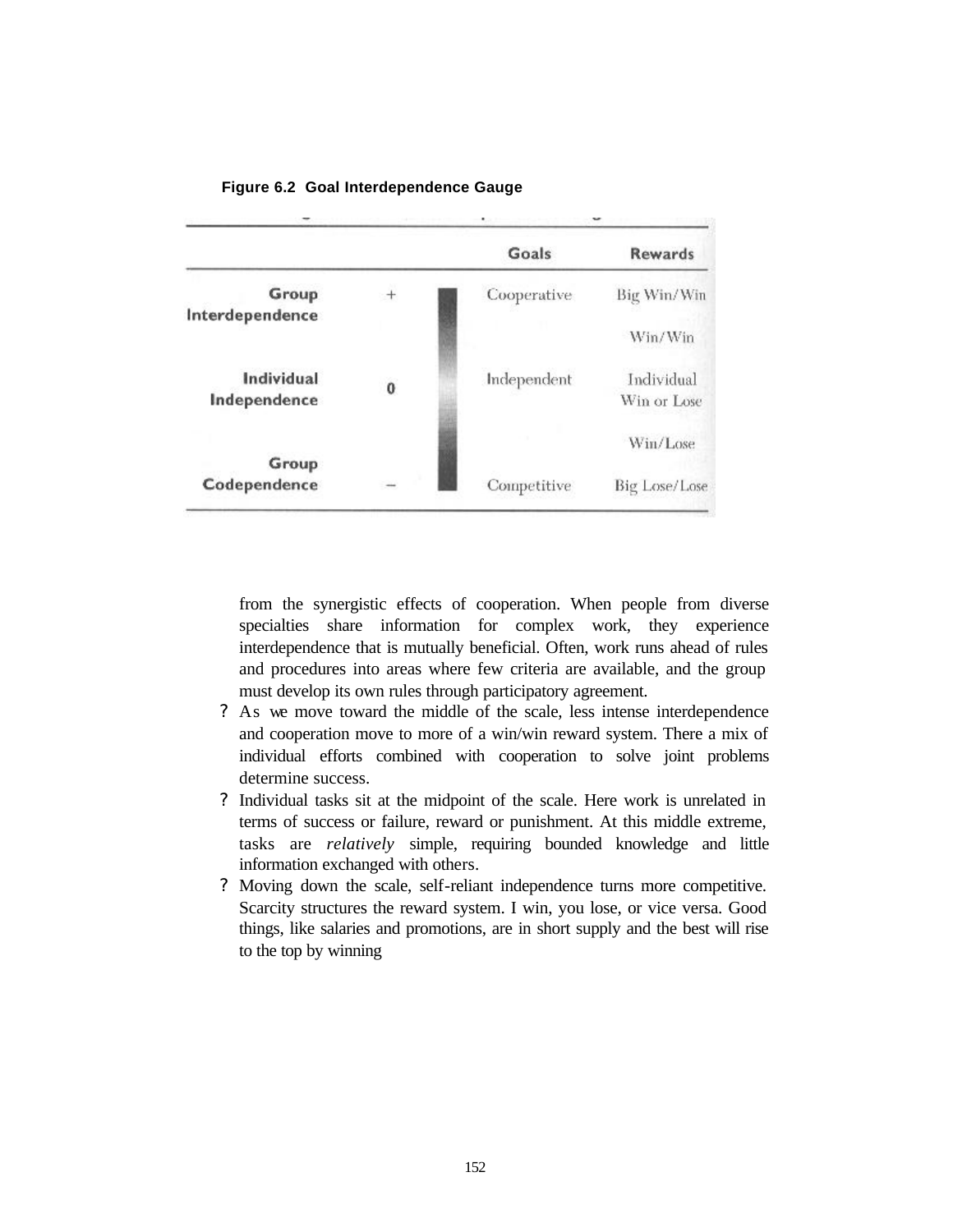over others. So goes the conventional logic of motivation in hierarchybureaucracy.

? At the bottom of the scale, competitive codependence intensifies in a battle over common resources in a zero-sum game. The larger the competition, the greater the potential loss to an extreme of mutual destruction where win/lose utterly annihilates in a lose/lose fireball. Tasks here are complex and group oriented, but people use information as a weapon rather than share it as a common resource. Rules need to be strong and enforced with disagreements resolved by the hierarchy if necessary.

#### *"Me" or "We" Tasks*

Tasks are where the virtual team's goals become real. The actual work of the group defines how interdependent it is. *But not all tasks are group tasks* (Figure 6.3).

Groups offer no advantage for tasks that have a "right" or "wrong" answer. The smartest or most knowledgeable person in the group almost always provides the correct answer. Individuals are the best performers

|                            |   | Information                                                  | Criteria                                                          |
|----------------------------|---|--------------------------------------------------------------|-------------------------------------------------------------------|
| Group<br>Interdependence   | ÷ | <b>Complex</b><br>Info Sharing Needed<br>Diverse Specialties | No Criteria Available<br>Make Bules<br>Participatory Agreement    |
| Individual<br>Independence | 0 | Simple<br>No Info Sharing<br>Single Specialty                | External criteria<br>"Right/Wrong" Answers<br>No Agreement Needed |
| Group<br>Codependence      |   | Complex<br><b>Info Conflict</b><br>Diverse Interests         | "Might Makes Right"<br><b>Rules Enforced</b><br>Agreement Imposed |

**Figure 6.3 Group/Individual Task Gauge Information**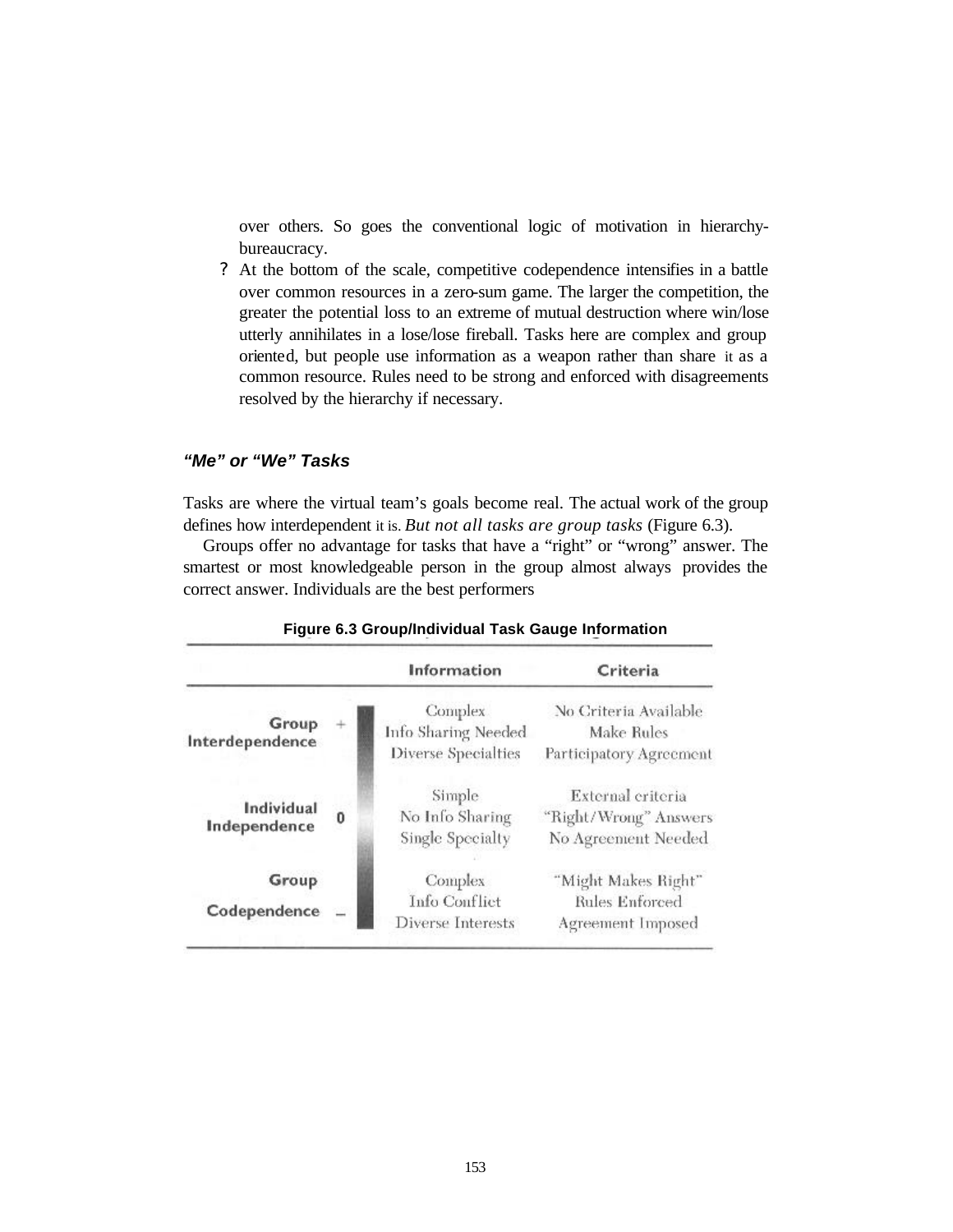on tasks for which there are external criteria and standards of judgment that require no agreement to validate the outcome. Individuals are also most efficient in completing simple tasks. Individuals are particularly appropriate for tasks that require only a single expertise and no information sharing.

Groups perform best when there are no obvious right or wrong answers, no convenient external authorities to validate decisions using an impartial standard of truth. Complex tasks are the province of teams, particularly where diverse information needs to be integrated. Groups are indispensable where tasks such as innovation depend on information sharing. Even under conditions of competition, only a group can perform tasks that require interpersonal agreement such as negotiations or conflict resolution.

To some degree, the individual or group issue is just a question of scale. Human civilization was founded on the ability to do things together that individuals acting alone could not. Companies are formed to harness the energies of groups of people to do bigger, more complex pieces of work that are beyond the ken of individuals. As big jobs break into little jobs, tasks generally get pushed from the group domain to the individual one.

This is the crux of managing the core task strategy of virtual teams. This is the level at which work becomes defined. Traditional management attempts to break work down as logically as possible to individualized pieces. Most tasks are designed to be performed by one person working alone who is measured against impartial preestablished criteria (quotas, targets, benchmarks, "making your numbers"). In today's complex, fast-changing world of work, this level of routine micro-management is increasingly untenable. For virtual teams, it is impossible.

The easiest way to ensure that a group's task will be interdependent is to back up a level: Give people a mission and leave the "task" of becoming a team up to them. Charter the team to determine its own goals, tasks, and results required to deliver the bottom-line outcome.

For most people, work life is a mixture of independent tasks and interdependent interactions—working alone and working together in patterns that vary by the hour, day, and season according to the nature of the job. Teams vibrate with a pulse of aggregation and dispersion. This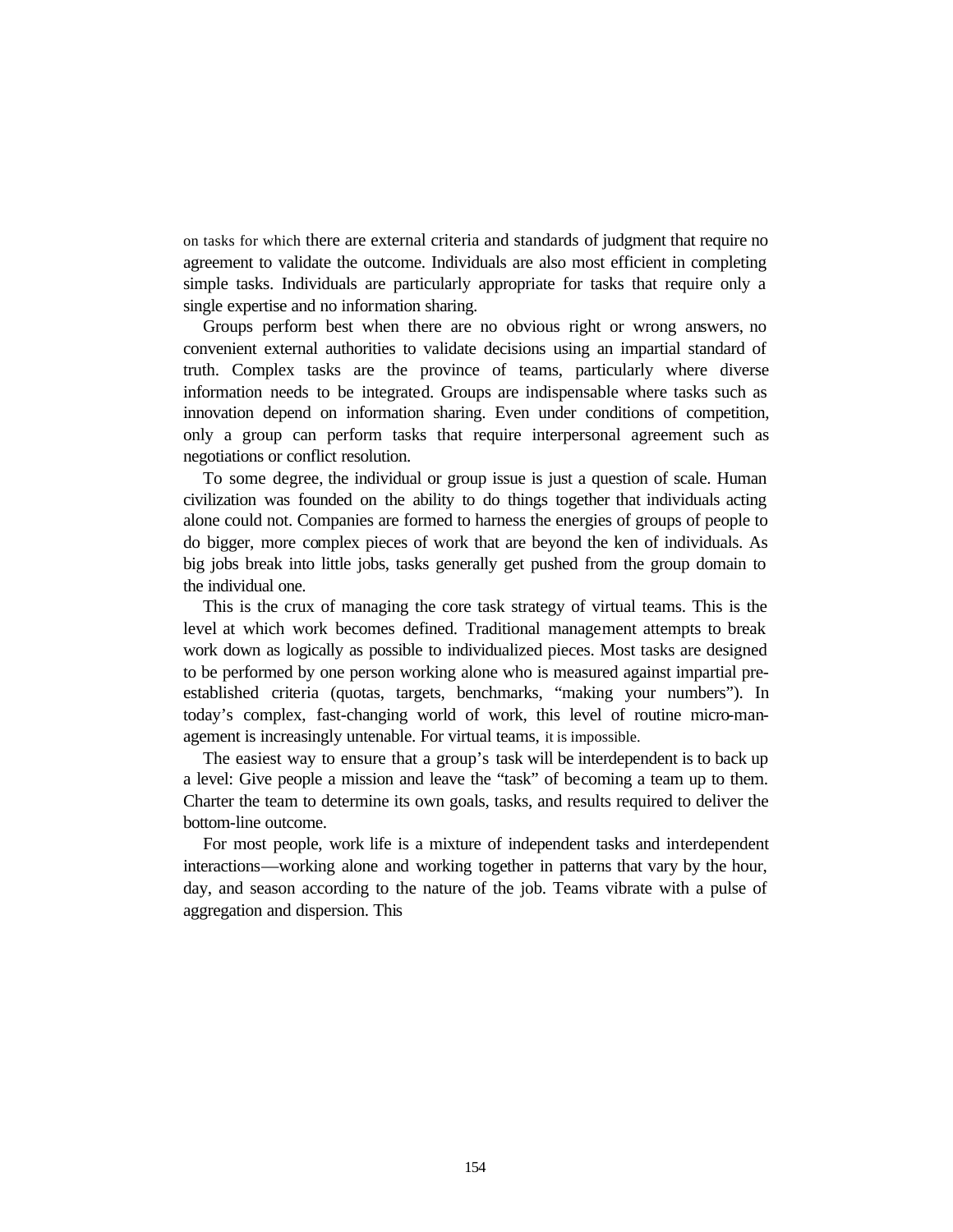pulse permeates the work design either intentionally planned or because of the accidental reactive unfolding of events.

## *The Strategy of Cooperation*

Although we have stressed the benefits of cooperation over competition, these two fundamental tendencies in life are in a dance with each other. "Co-opetition" is the newly coined term for this uneasy dynamic of simultaneous cooperation and competition.<sup>4</sup>

While competition and cooperation are complements, they cannot be evenly matched. If they are, progress stagnates and change dies. One tendency or the other must dominate to carry the process forward. In virtual teams, cooperation provides the greater driving force.

> *Cooperation is the fitter survival strategy for virtual teams. When necessary the smart cooperator is also an excellent competitor.*

Cooperation sounds nice in theory, but should we heed the conventional wisdom: "Nice guys finish last?" Apparently not.

The tooth-and-claw Darwinian competition that many assume to be the natural condition of life is giving way. There is accumulating evidence that cooperation is evident at all levels of biology's kingdoms from cells to big-brained mammals. It may be particularly evident in humanity's remarkable spurt of evolution over the past few million years. Cooperators seem to be the survivors.

Game theory, a mathematical discipline that explores the relationship between cooperation and competition, originally proved the futility of cooperation. The second generation of game theory demonstrates the powerful logic of cooperation and why it is an even stronger survival strategy than competition.<sup>15</sup>

In the original logic of games, an aggressive competitor invariably won over a willing cooperator because they only played single games, one at a time. However, if the game expands with more rounds of play involving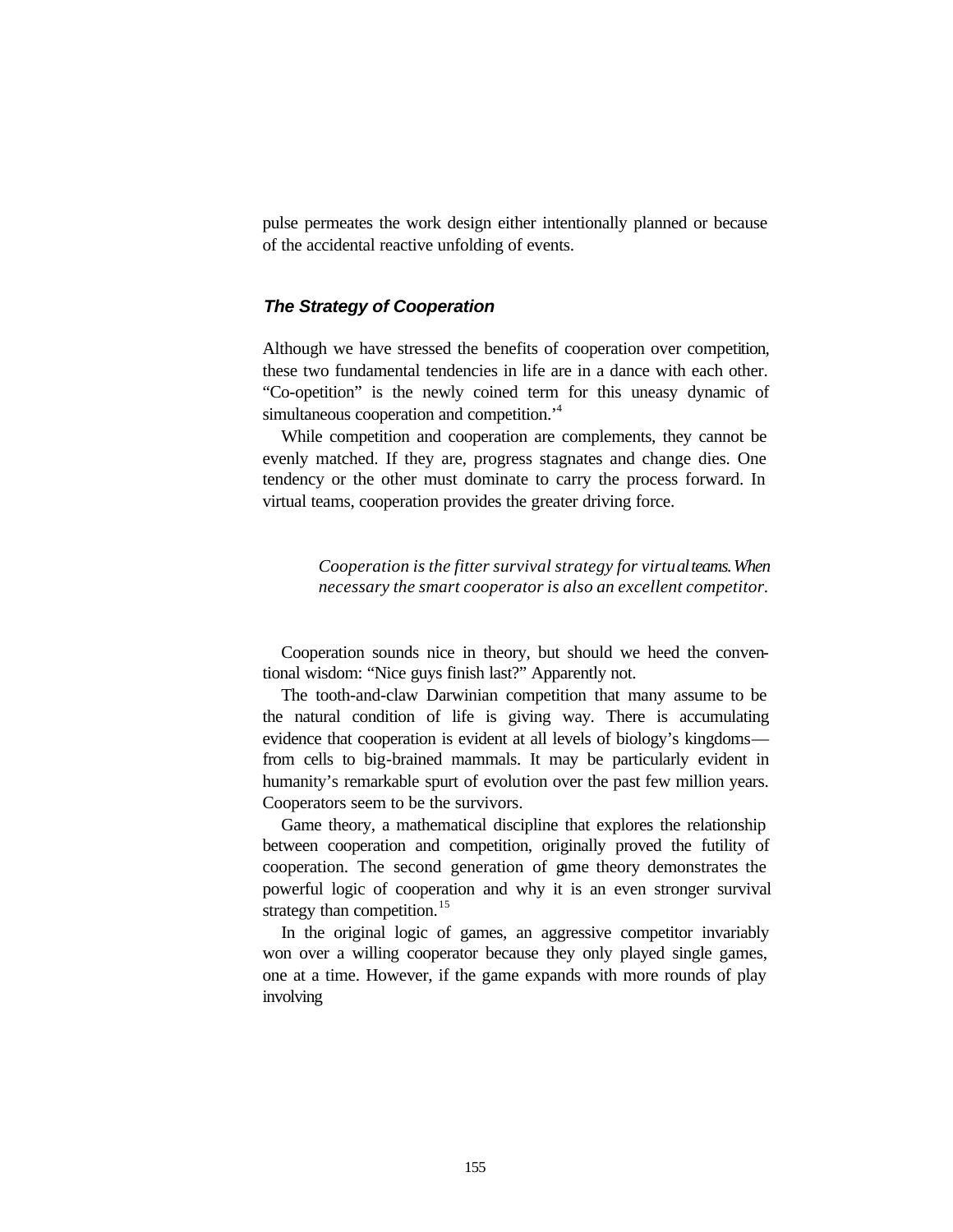more people, behavioral consequences change dramatically. When the news of people's behavior in past games becomes available for future games, it carries a selfcorrecting social consequence. If you do in another person and no one else hears about it, you can probably get away with it. Yet when such behavior becomes public and the basis for future interactions, others will not want to play with you.

The reasoning is common sense. If people know me to cooperate, they will associate with me, and together we can do more than we can separately. Cooperators win.

Perhaps the most famous event in game theory history clinched this view. Robert Axelrod, a leading practitioner of games, staged a competition to find the best strategy that logically combines competition and cooperation. People proposed various strategies that were translated into lines of code. These were in turn put into the equivalent of an open cyberspace market so that games could undergo many iterations. Anatol Rapoport, the mathematician who was one of the original four founders of the Society for General Systems Research, submitted the original winning strategy. It remains the undisputed champion. With both a catchy name and the shortest code, "Tit-for-Tat" is simple: Cooperate on your first move, then match the other player's response with the same strategy. You might call it "tough cooperation." In short:

#### *Reach out, then respond in kind.*

Open with friendship then respond to opportunities with cooperation and challenges with competition. This strategy works even where there are only a few cooperators in a sea of competitors. Tit-for-tat cooperation will slowly accrue benefits while competitors can at best achieve a standstill as they beat up on each other.

The advantage of cooperation will only grow in the years ahead. At the same time, the payoffs from purely competitive strategies likely will diminish. In the age of information, the foundations that support competition are shifting dramatically: